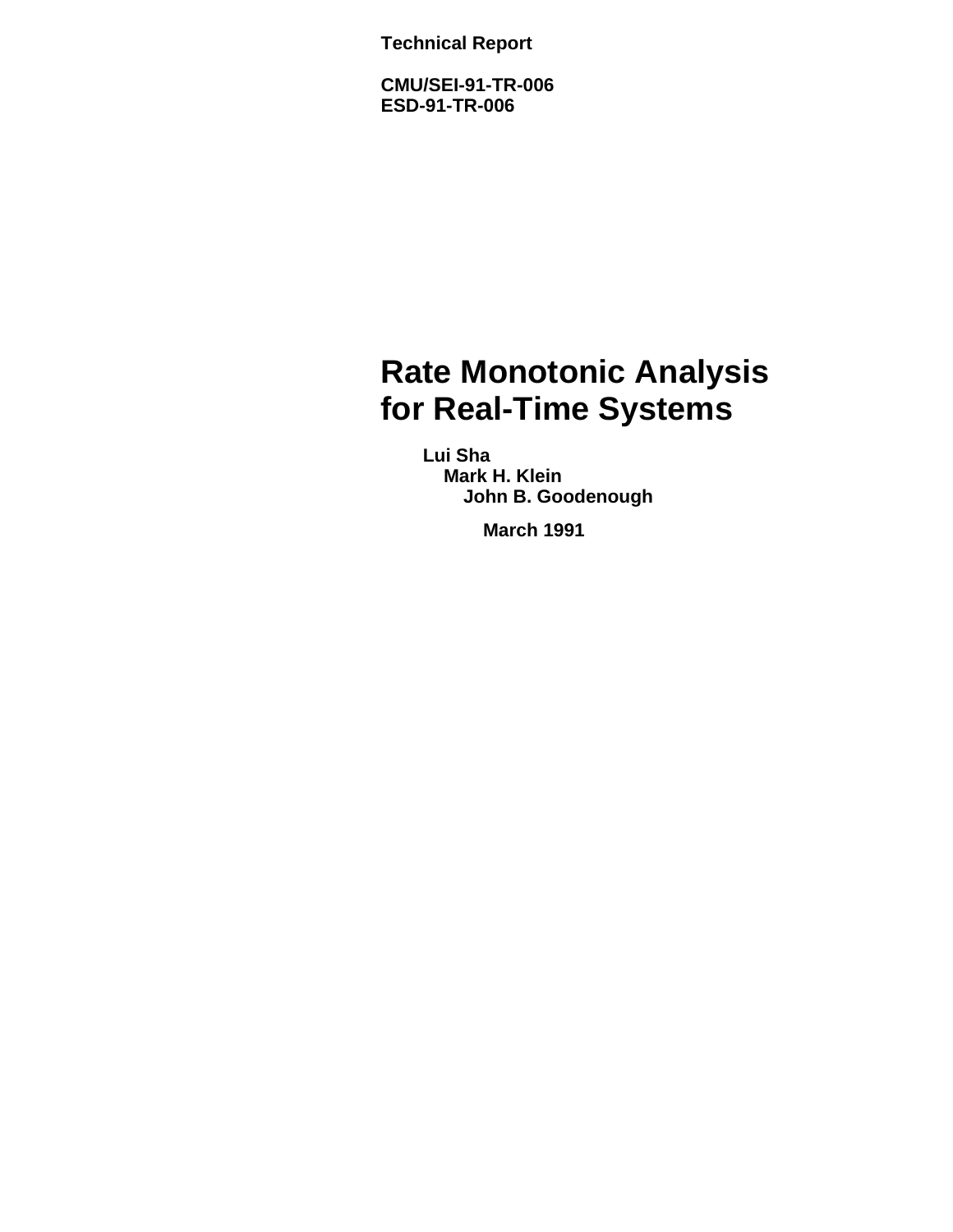**Technical Report CMU/SEI-91-TR-006 ESD-91-TR-006 March 1991**

# **Rate Monotonic Analysis for Real-Time Systems**



## **Lui Sha Mark H. Klein John B. Goodenough**

Rate Monotonic Analysis for Real-Time Systems Project

Approved for public release. Distribution unlimited.

JPO approval signature on file.

**Software Engineering Institute** Carnegie Mellon University Pittsburgh, Pennsylvania 15213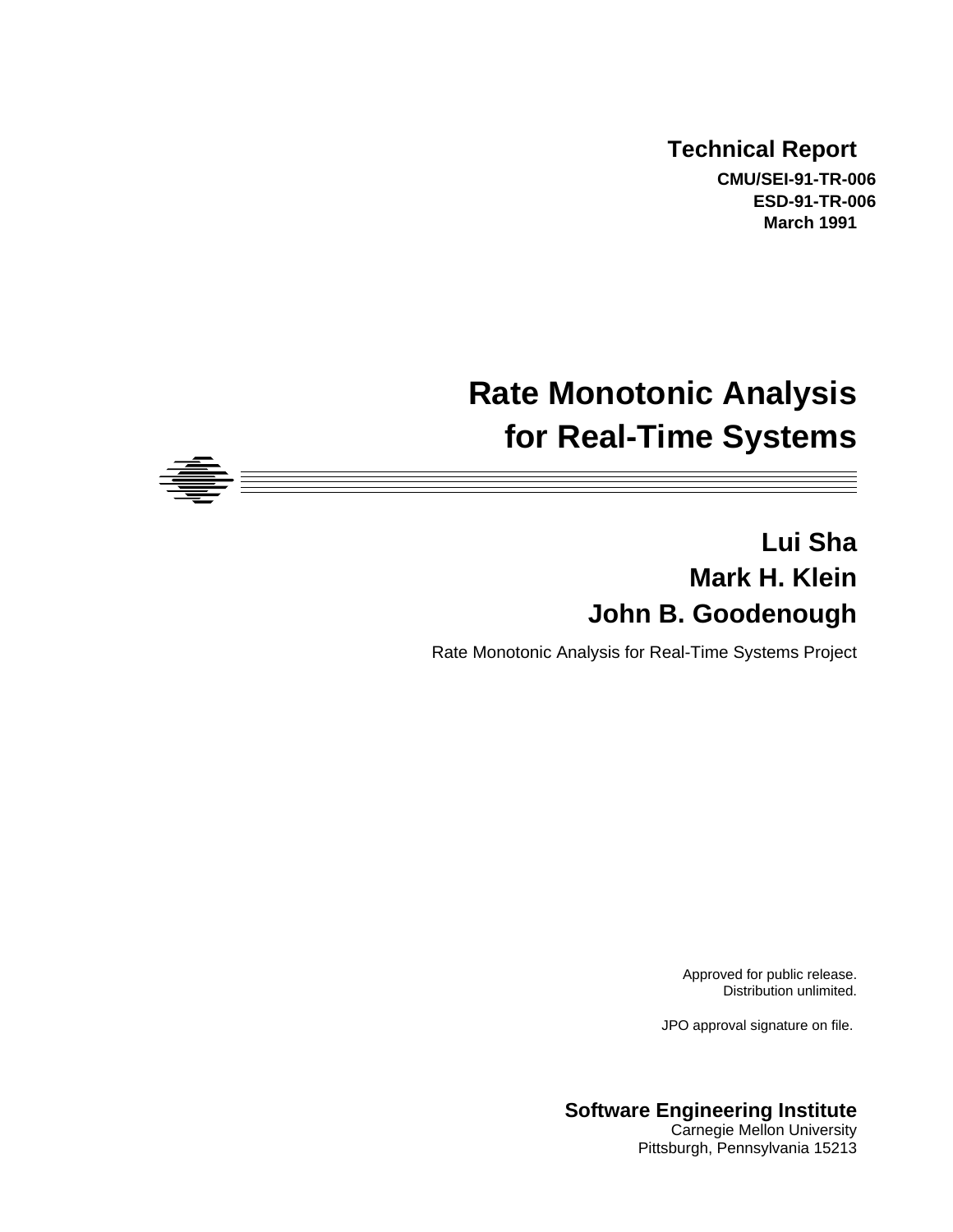#### **Rate Monotonic Analysis for Real-Time Systems**

**Abstract:** The essential goal of the Rate Monotonic Analysis (RMA) for Real-Time Systems Project at the Software Engineering Institute is to catalyze improvement in the practice of real-time systems engineering, specifically by increasing the use of rate monotonic analysis and scheduling algorithms. In this report, we review important decisions in the development of RMA. Our experience indicates that technology transition considerations should be embedded in the process of technology development from the start, rather than as an afterthought.

\*\*\*

As a mathematical discipline travels far from its empirical source, or still more, if it is a second and third generation only indirectly inspired by the ideas coming from 'reality,' it is beset with very grave dangers. It becomes more and more pure aestheticizing, more and more purely *l'art pour l'art*....

There is grave danger that the subject will develop along the line of least resistance, that the stream, so far from its source, will separate into a multitude of insignificant branches, and that the discipline will become a disorganized mass of details and complexities. In other words, at a great distance from its empirical source, or after much ''abstract'' breeding, a mathematical subject is in danger of degeneration." — John Von Neumann, "The Mathematician," an essay in *The Works of Mind*, Editor E. B. Heywood, University of Chicago Press, 1957.

### **1. Introduction**

The essential goal of the Rate Monotonic Analysis for Real-Time Systems<sup>1</sup> (RMARTS) Proiect at the Software Engineering Institute (SEI) is to catalyze an improvement in the state of the practice for real-time systems engineering. Our core strategy for accomplishing this is to provide a solid analytical foundation for real-time resource management based on the principles of rate monotonic theory. However, influencing the state of the practice requires more than research advances; it requires an ongoing interplay between theory and practice. We have encouraged this interplay between theory and practice through cooperative efforts among academia, industry, and government. These efforts include:

• Conducting proof of concept experiments to explore the use of the theory on test case problems and to understand issues related to algorithm implementation in commercially available runtime systems.

<sup>&</sup>lt;sup>1</sup>This is a follow-on to the Real-Time Scheduling in Ada (RTSIA) Project.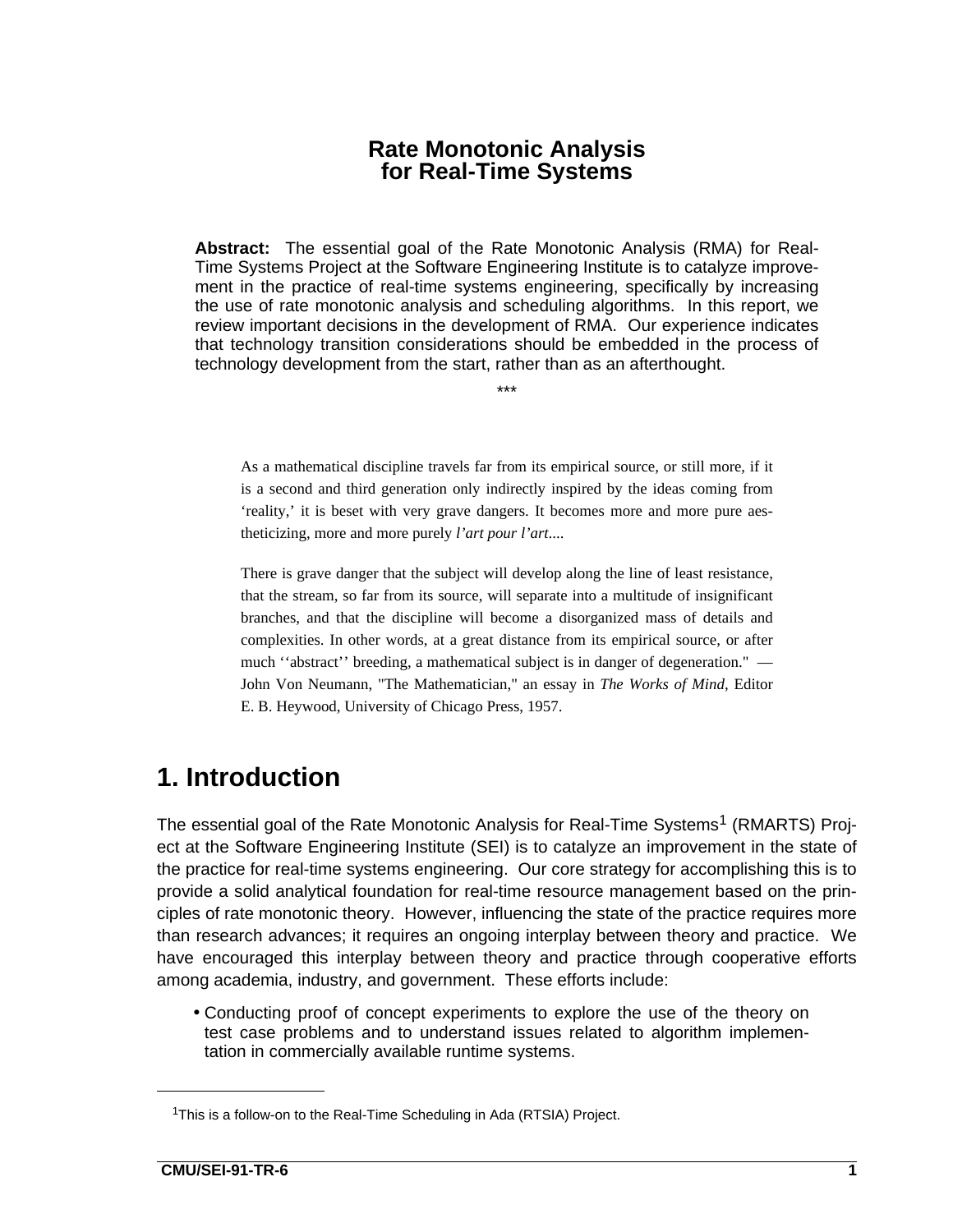- Working with major development projects to explore the practical applicability of the theory and to identify the fundamental issues related to its use.
- Conducting tutorials and developing instructional materials for use by other organizations.
- Publishing important findings to communicate results to practitioners and to stimulate the research community.
- Working to obtain support from major national standards.

The interplay between research and application has resulted in our extending rate monotonic theory from its original form of scheduling independent periodic tasks [11] to scheduling both periodic and aperiodic tasks [24] with synchronization requirements [15, 16, 19] and mode change requirements [18]. In addition, we have addressed the associated hardware scheduling support [10] [22], implications for Ada scheduling rules [5], algorithm implementation in an Ada runtime system [1], and schedulability analysis of input/output paradigms [7]. Finally, we also have performed a number of design and analysis experiments to test the viability of the theory [2, 13]. Together, these results constitute a reasonably comprehensive set of analytical methods for real-time system engineering. As a result, real-time system engineering based on rate monotonic theory has been:

- Recommended by both the 1st and 2nd International Workshop on Real-Time Ada Issues for real-time applications using Ada tasking. The rate monotonic approach has been supported by a growing number of Ada vendors, e.g, DDC-I and Verdix, and is influencing the Ada 9X process.
- Provides the theoretical foundation in the design of the real-time scheduling support for IEEE Futurebus+, which has been widely endorsed by industry, including both VME and MultiBUS communities. It is also the standard adopted by the US Navy. The rate monotonic approach is the recommended approach in the Futurebus+ System Configuration Manual (IEEE 896.3).
- Recommended by IBM Federal Sector Division (FSD) for its real-time projects. Indeed, IBM FSD has been conducting workshops in rate monotonic scheduling for its engineers since April 1990.
- Successfully applied to both the active and passive sonar of a major submarine system of the US Navy.
- Selected by the European Space Agency as the baseline theory for its Hard Real-Time Operating System Project.
- Adopted in 1990 by NASA and its Space Station contractors for development of real-time software for the Space Station data management subsystem and associated avionics applications.

Many of the important results of the rate monotonic approach have been reviewed elsewhere [20, 21]. In this paper, we would like to illustrate the interplay between rate monotonic theory and practice by drawing on three examples. The first example, which is discussed in the next section, describes how this interplay influenced the developmental history of the theory itself. The second example, discussed in Chapter 3, outlines several issues arising from the use of the theory to understand the timing behavior of real-time input/output paradigms. Chapter 4 discusses the importance of considering standard hardware architectures.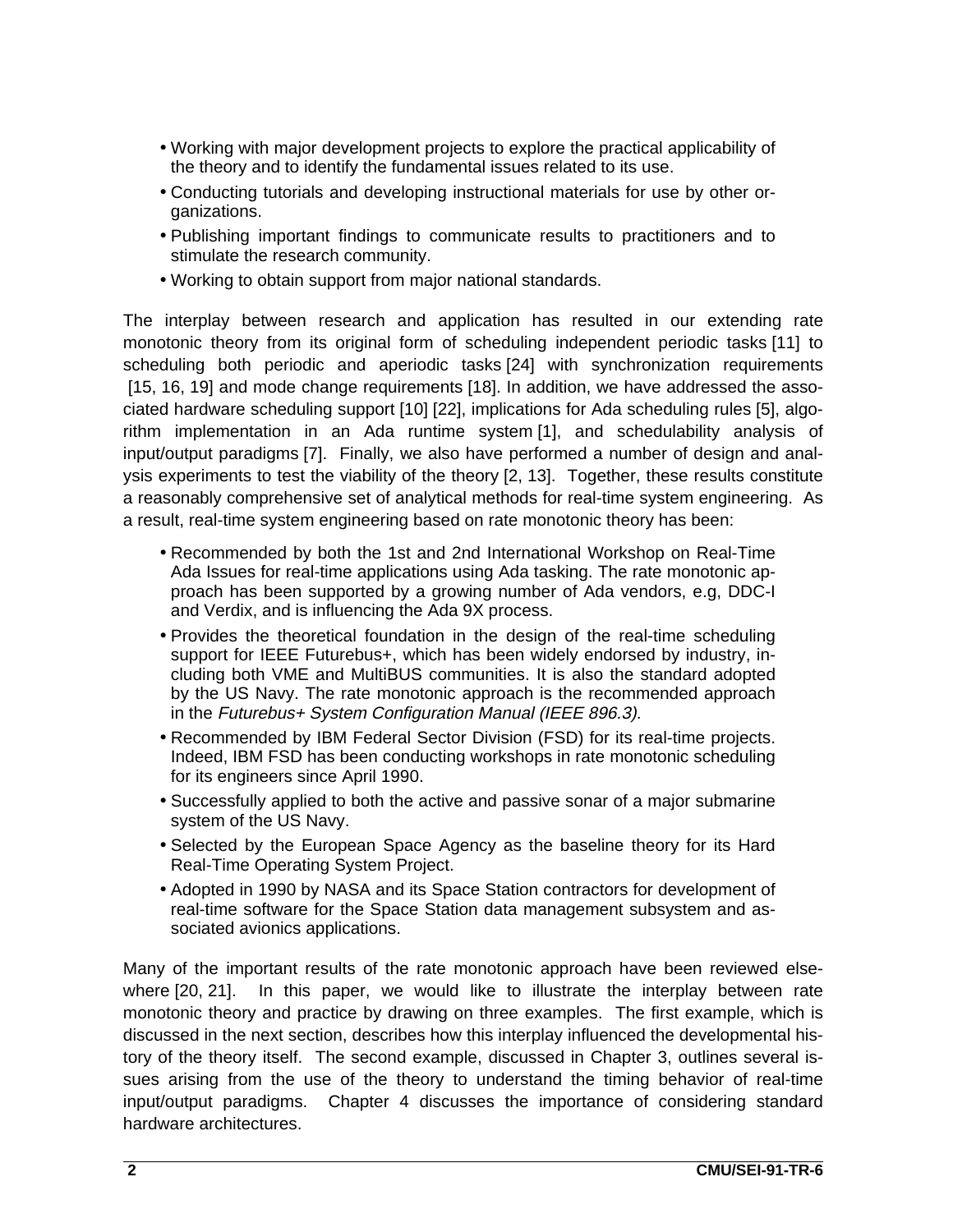### **2. The Development of Rate Monotonic Theory**

The development of rate monotonic theory after the initial work of Liu and Layland [11] has been closely related to practical applications from its very beginning. Many of the significant results are the product of the close cooperation between Carnegie Mellon University, the Software Engineering Institute, IBM's Federal Sector Division, and other industry partners. The interplay between research and practice has guided us to develop analytical methods that are not only theoretically sound but also have wide applicability.

#### **2.1. Selection of Rate Monotonic Theory**

The notion of rate monotonic scheduling was first introduced by Liu and Layland in 1973 [11]. The term rate monotonic (RM) derives from a method of assigning priorities to a set of processes: assigning priorities as a monotonic function of the rate of a (periodic) process. Given this simple rule for assigning priorities, rate monotonic scheduling theory provides the following simple inequality—comparing total processor utilization to a theoretically determined bound—that serves as a sufficient condition to ensure that all processes will complete their work by the end of their periods.

$$
\frac{C_1}{T_1} + \cdots + \frac{C_n}{T_n} \le U(n) = n(2^{1/n}-1)
$$

 $C_i$  and  $T_i$  represent the execution time and period respectively associated with periodic task  $\tau_i$ . As the number of tasks increases, the scheduling bound converges to In 2 (69%). We will refer to this as the basic rate monotonic schedulability test.

In the same paper, Liu and Layland also showed that the earliest deadline scheduling algorithm is superior since the scheduling bound is always 1:

$$
\frac{C_1}{T_1} + \cdots + \frac{C_n}{T_n} \le U(n) = 1
$$

The 31% theoretical difference in performance is large. At first blush, there seemed to be little justification to further develop the rate monotonic approach. Indeed, most publications on the subject after [11] were based on the earliest deadline approach. However, we found that our industrial partners at the time had a strong preference for a static priority scheduling approach for hard real-time applications. This appeared to be puzzling at first, but we quickly learned that the preference is based on important practical considerations:

- 1. The performance difference is small in practice. Experience indicates that an approach based on rate monotonic theory can often achieve as high as 90% utilization. Additionally, most hard real-time systems also have soft real-time components, such as certain non-critical displays and built-in self tests that can execute at lower priority levels to absorb the cycles that cannot be used by the hard real-time applications under the rate monotonic scheduling approach.
- 2. Stability is an important problem. Transient system overload due to excep-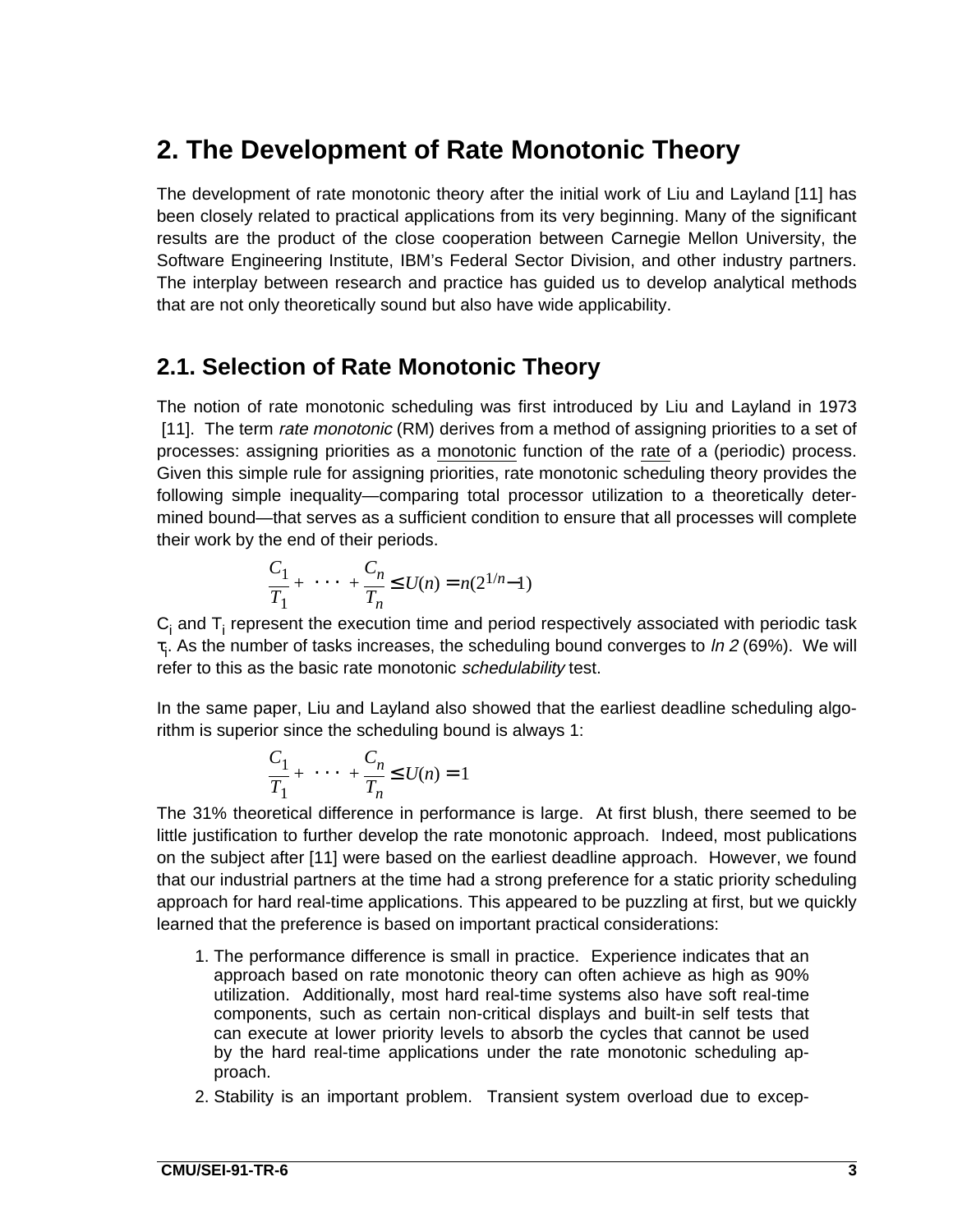tions or hardware error recovery actions, such as bus retries, are inevitable. When a system is overloaded and cannot meet all the deadlines, the deadlines of essential tasks still need to be guaranteed provided that this subset of tasks is schedulable. In a static priority assignment approach, one only needs to ensure that essential tasks have relatively high priorities. Ensuring that essential tasks meet their deadlines becomes a much more difficult problem when earliest deadline scheduling algorithms are used, since under them a periodic task's priority changes from one period to another.

These observations led members of the Advanced Real-Time Technology (ART) Project at Carnegie Mellon University to investigate the following two problems:

- 1. What is the average scheduling bound of the rate monotonic scheduling algorithm and how can we determine whether a set of tasks using the rate monotonic scheduling algorithm can meet its deadlines when the Liu & Layland bound is exceeded? This problem was addressed in Lehoczky et al. [9], which provides an exact formula to determine if a given set of periodic tasks can meet their deadlines when the rate monotonic algorithm is used. In addition, the bound for tasks with harmonic frequencies is 100%, while the average bound for randomly generated task sets is 88%.
- 2. If an essential task has a low rate monotonic priority (because its period is relatively long), how can its deadline be guaranteed without directly raising its priority and, consequently, lowering the system's schedulability? This problem led to the discovery of the period transformation method [17], which allows a critical task's priority to be raised in a way that is consistent with rate monotonic priority assignment. In addition, the period transformation method can be used to increase a task set's scheduling bound should a particular set of periods result in poor schedulability.

While these results were encouraging, the ART Project still faced the problem of scheduling both aperiodic and periodic tasks, as well as the handling of task synchronization in a unified framework.

#### **2.2. Scheduling Aperiodic Tasks**

The basic strategy for handling aperiodic processing is to cast such processing into a periodic framework. Polling is an example of this. A polling task will check to see if an aperiodic event has occurred, perform the associated processing if it has, or if no event has occurred, do nothing until the beginning of the next polling period. The virtue of this approach is that the periodic polling task can be analyzed as a periodic task. The execution time of the task is the time associated with processing an event and the period of the task is its polling period. There are two problems with this model:

- If many events occur during a polling period, the amount of execution time associated with the periodic poller may vary widely and on occasion cause lower priority periodic tasks to miss deadlines.
- If an event occurs immediately after the polling task checks for events, the associated processing must wait an entire polling period before it commences.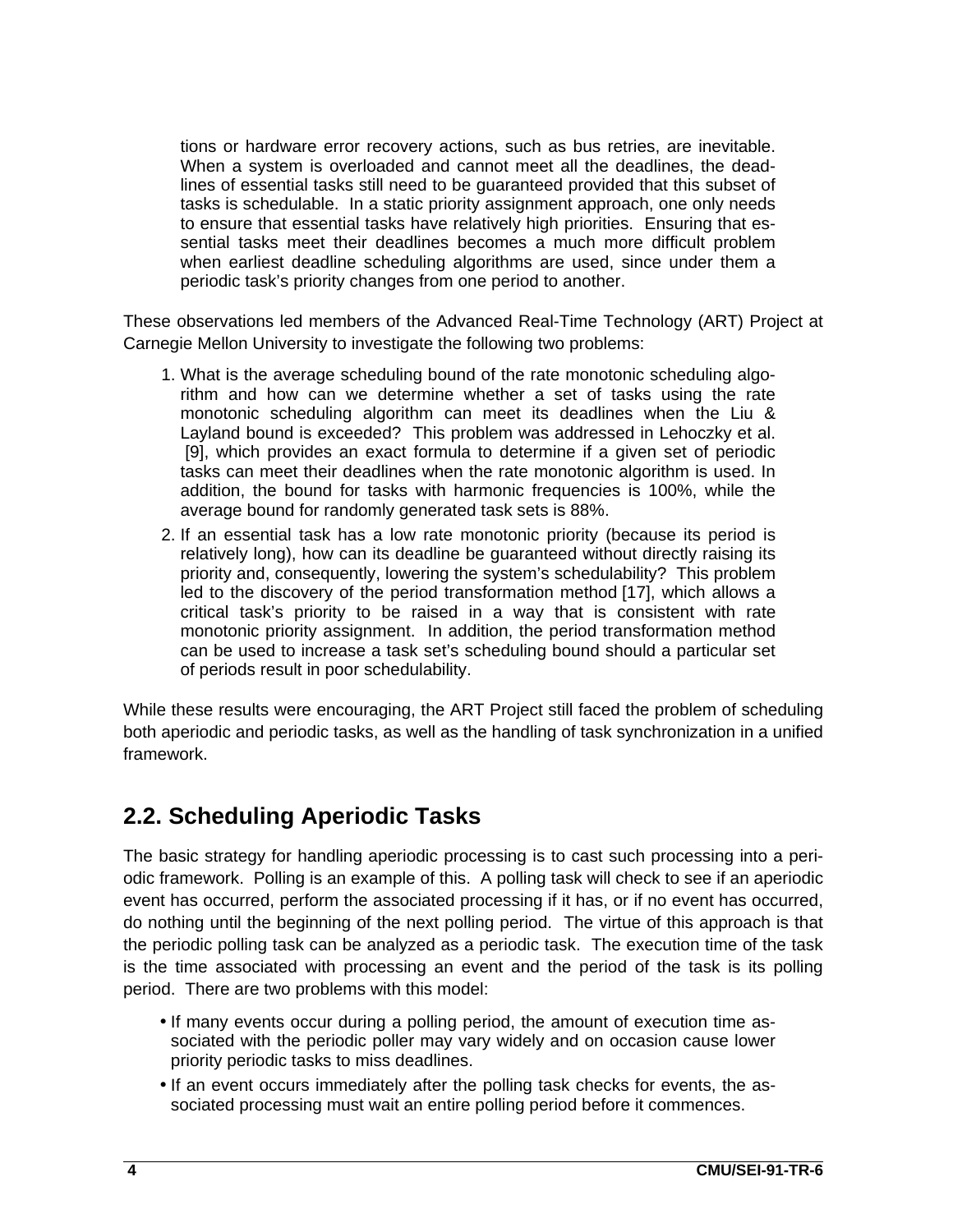A central concept introduced to solve these problems is the notion of an aperiodic server [8, 24]. An aperiodic server is a conceptual task<sup>2</sup> that is endowed with an execution budget and a replenishment period. An aperiodic server will handle randomly arriving requests at its assigned priority (determined by the RM algorithm based on its replenishment period) as long as the budget is available. When the server's computation budget has been depleted, requests will be executed at a background priority (i.e., a priority below any other tasks with real-time response requirements) until the server's budget has been replenished. The execution budget bounds the execution time, thus preventing the first problem with the polling server. The aperiodic server provides on-demand service as long as it has execution time left in its budget, thus preventing the second problem.

The first algorithm using this concept to handle aperiodic tasks was known as the *priority* exchange algorithm [8, 23]. This algorithm was shown to have very good theoretical performance and to be fully compatible with the rate monotonic scheduling algorithm. However, our industry partners were not pleased with the runtime overhead incurred by this algorithm.

This led to the design of the second algorithm known as the *deferrable server algorithm* [8]. This algorithm has a very simple computation budget replenishment policy. At the beginning of every server period, the budget will be reset to the designated amount. While this algorithm is simple to implement, it turns out to be very difficult to analyze when there are multiple servers at different priority levels due to a subtle violation of a rate monotonic scheduling assumption known as the *deferred execution effect* [8, 15]. It is interesting to note that the deferred execution effect appears in other contexts. This effect is further discussed in Chapter 3.

This problem led to a third revision of an aperiodic server algorithm known as the *sporadic* server algorithm [24]. The sporadic server differs from the deferrable server algorithm in a small, but theoretically important, way: the budget is no longer replenished periodically. Rather, the allocated budget is replenished only if it is consumed. In its simplest form, a server with a budget of 10 msec and a replenishment period of 100 msec will replenish its 10 msec budget 100 msec after the budget is completely consumed. Although more sophisticated replenishment algorithms provide better performance, the important lesson is that with relatively little additional implementation complexity, the deferred execution effect was eliminated, making the sporadic server equivalent to a regular periodic task from a theoretical point of view and thus fully compatible with RMS algorithm.

The sporadic server algorithm represents a proper balance between the conflicting needs of implementation difficulty and analyzability. Such balance is possible only with the proper interaction between theory and practice.

 $2$ It is conceptual in the sense that it may manifest itself as an application-level task or as part of the runtime system scheduler. Nevertheless, it can be thought of as a task.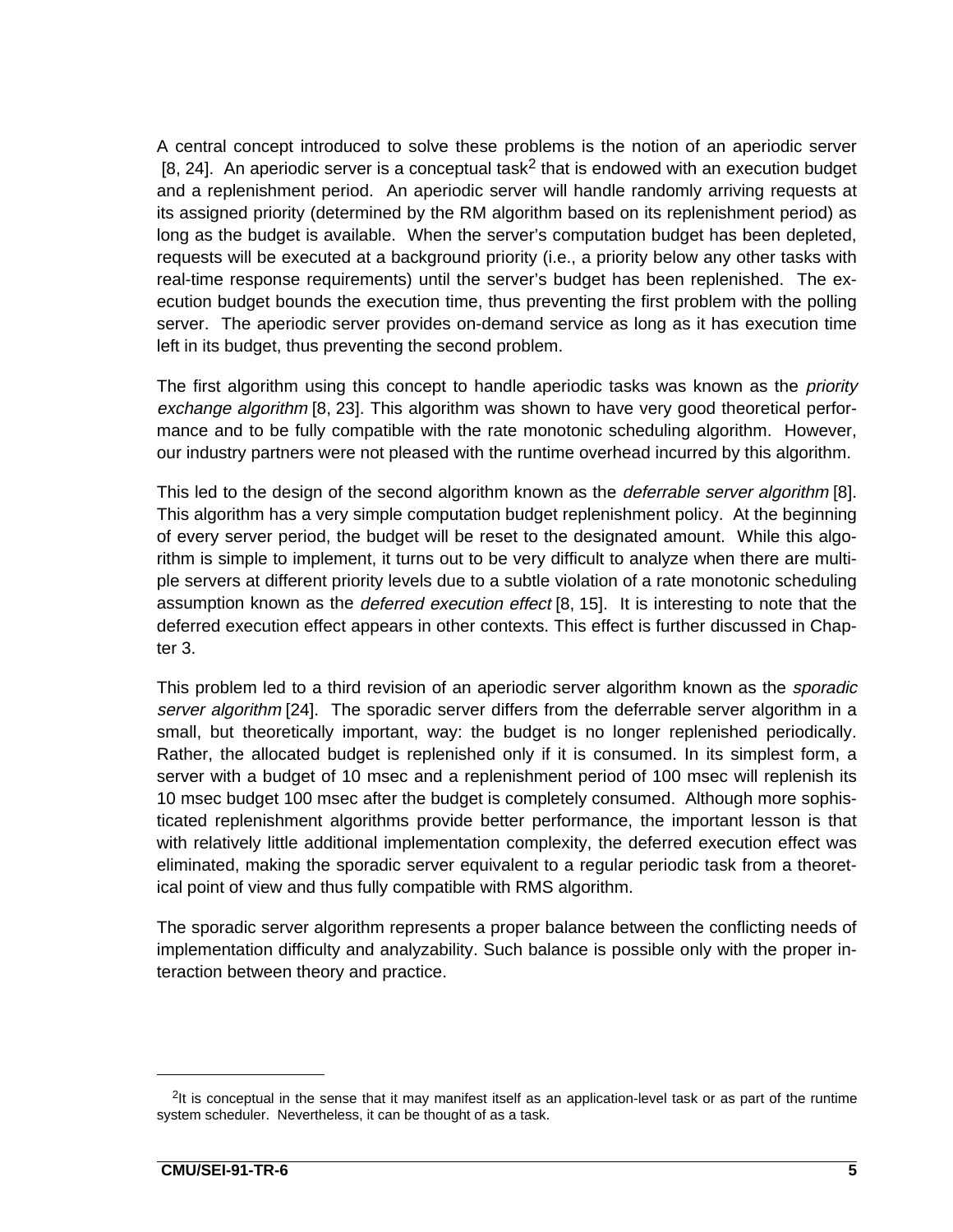#### **2.3. Handling Task Synchronization**

To provide a reasonably comprehensive theoretical framework, task synchronization had to be treated. However, the problem of determining necessary and sufficient schedulability conditions in the presence of synchronization appeared to be rather formidable [14]. The ART project team realized that for practical purposes all that is needed is a set of sufficient conditions coupled with an effective synchronization protocol that allows a high degree of schedulability. This led to an investigation of the cause of poor schedulability when tasks synchronize and use semaphores; this investigation, in turn, led to the discovery of unbounded priority inversion [3].

Consider the following three-task example that illustrates unbounded priority inversion. The three tasks are "High," "Medium," and "Low." High and Low share a resource that is protected by a classical semaphore. Low locks the semaphore; later High preempts Low's critical section and then attempts to lock the semaphore and, of course, is prevented from locking it. While High is waiting for Low to complete, Medium preempts Low's critical section and executes. Consequently, High must wait for both Medium to finish executing and for Low to finish its critical section. The duration of blocking that is experienced by High can be arbitrarily long if there are other Medium priority tasks that also preempt Low's critical section. As a result, the duration of priority inversion is not bounded by the duration of critical sections associated with resource sharing. Together with our industry partners, we initially modified a commercial Ada runtime to investigate the effectiveness of the basic priority inheritance protocol at CMU, and later, at the SEI, the priority ceiling protocol as solutions to the unbounded priority inversion problem [12].

Although the basic priority inheritance protocol solved the problem of unbounded priority inversion, the problems of multiple blocking and mutual deadlocks persisted. Further research resulted in the *priority ceiling protocol*, which is a real-time synchronization protocol with two important properties: 1) freedom from mutual deadlock and 2) bounded priority inversion, namely, at most one lower priority task can block a higher priority task during each task period [5, 19].

Two central ideas are behind the design of this protocol. First is the concept of priority inheritance: when a task  $\tau$  blocks the execution of higher priority tasks, task  $\tau$  executes at the highest priority level of all the tasks blocked by  $\tau$ . Second, we must quarantee that a critical section is allowed to be entered only if the critical section will always execute at a priority level that is higher than the (inherited) priority levels of any preempted critical sections. It was shown [19] that following this rule for entering critical sections leads to the two desired properties. To achieve this, we define the *priority ceiling* of a binary semaphore S to be the highest priority of all tasks that may lock S. When a task  $\tau$  attempts to execute one of its critical sections, it will be suspended unless its priority is higher than the priority ceilings of all semaphores currently locked by tasks other than  $\tau$ . If task  $\tau$  is unable to enter its critical section for this reason, the task that holds the lock on the semaphore with the highest priority ceiling is said to be blocking  $\tau$  and hence inherits the priority of  $\tau$ . As long as a task  $\tau$ is not attempting to enter one of its critical sections, it will preempt any task that has a lower priority.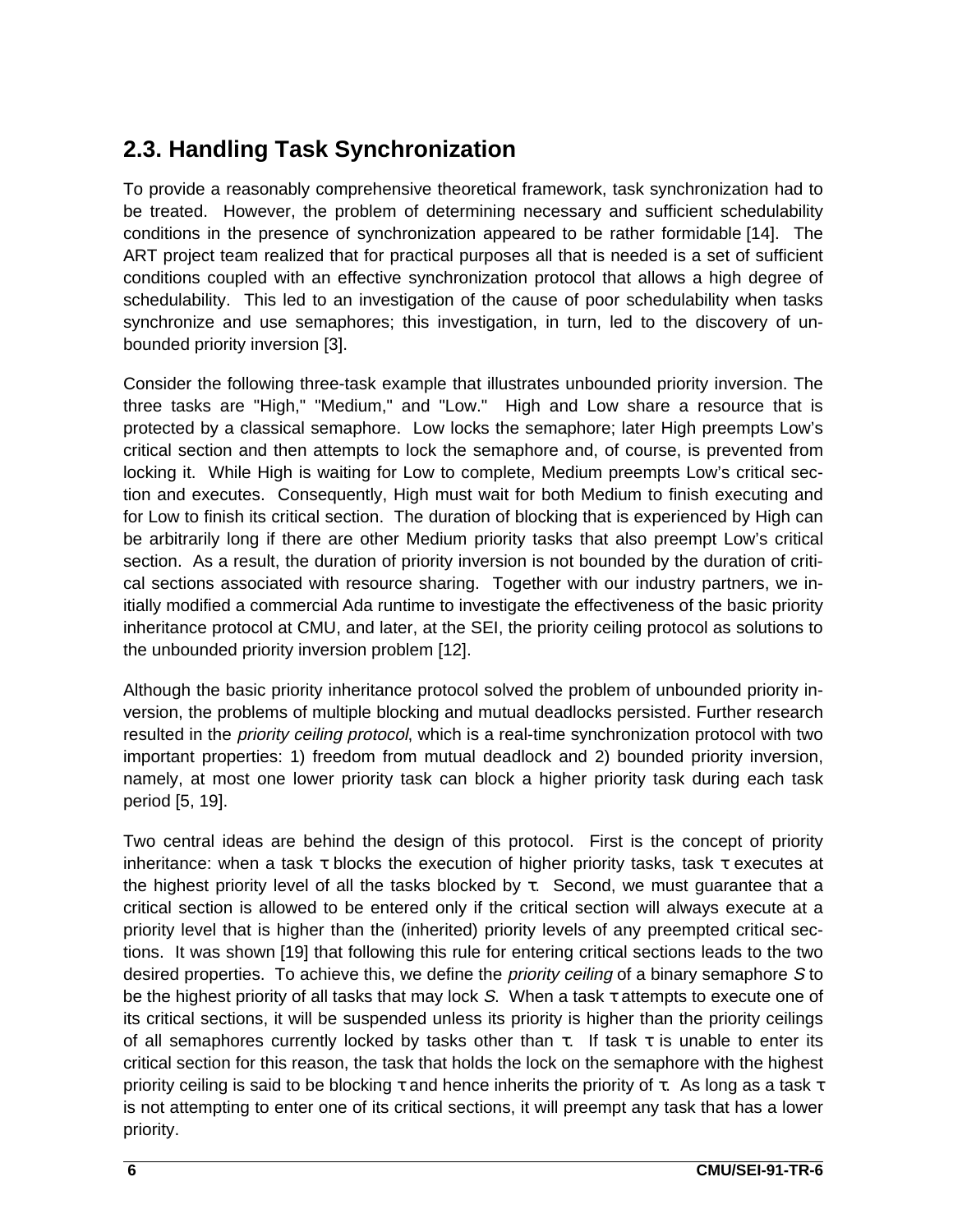Associated with these results is a new schedulability test (also referred to as the extended rate monotonic schedulability test) that accounts for the blocking that may be experienced by each task. Let B<sub>i</sub> be the worst-case total amount of blocking that task  $\tau_i$  can incur during any period. The set of tasks will be schedulable if the following set of inequalities are satisfied:

$$
\frac{C_1}{T_1} + \frac{B_1}{T_1} \le 1(2^{1/1} - 1) \text{ and}
$$
\n
$$
\frac{C_1}{T_1} + \frac{C_2}{T_2} + \frac{B_2}{T_2} \le 2(2^{1/2} - 1) \text{ and}
$$
\n
$$
\frac{C_1}{T_1} + \frac{C_2}{T_2} + \dots + \frac{C_k}{T_k} + \frac{B_k}{T_k} + \le k(2^{1/k} - 1) \text{ and}
$$
\n
$$
\frac{C_1}{T_1} + \frac{C_2}{T_2} + \dots + \frac{C_n}{T_n} + \le n(2^{1/n} - 1)
$$

This set of schedulability inequalities can also be viewed as a mathematical model that predicts the schedulability of a set of tasks. Each task is modeled with its own inequality and there are terms in the inequality that account for all factors that impact that task's schedulability. This idea is discussed further in Chapter 3. The priority ceiling protocol was also extended to address the multi-processor issues [15, 16, 21].

#### **2.4. The Requirements of the Mode Change Protocol**

Potential users of the rate monotonic algorithm were uncomfortable with the notion of a fixed task set with static priorities. Their point was that in certain real-time applications, the set of tasks in the system, as well as the characteristics of the tasks, change during system execution. Specifically, the system moves from one mode of execution to another as its mission progresses. A change in mode can be thought of as a deletion of some tasks and the addition of new tasks, or changes in the parameters of certain tasks (e.g., increasing the sampling rate to obtain a more accurate result). Our dialogue with practitioners made it clear that the existing body of rate monotonic theory needed to be expanded to include this requirement. This precipitated the development of the mode change protocol.

At first sight, it appeared that the major design goal was to achieve near optimal performance in terms of minimal mode change delay. $3$  However, having surveyed the complaints

 $3$ The elapsed time between the initiation time of a mode change command to the starting time of a new mode.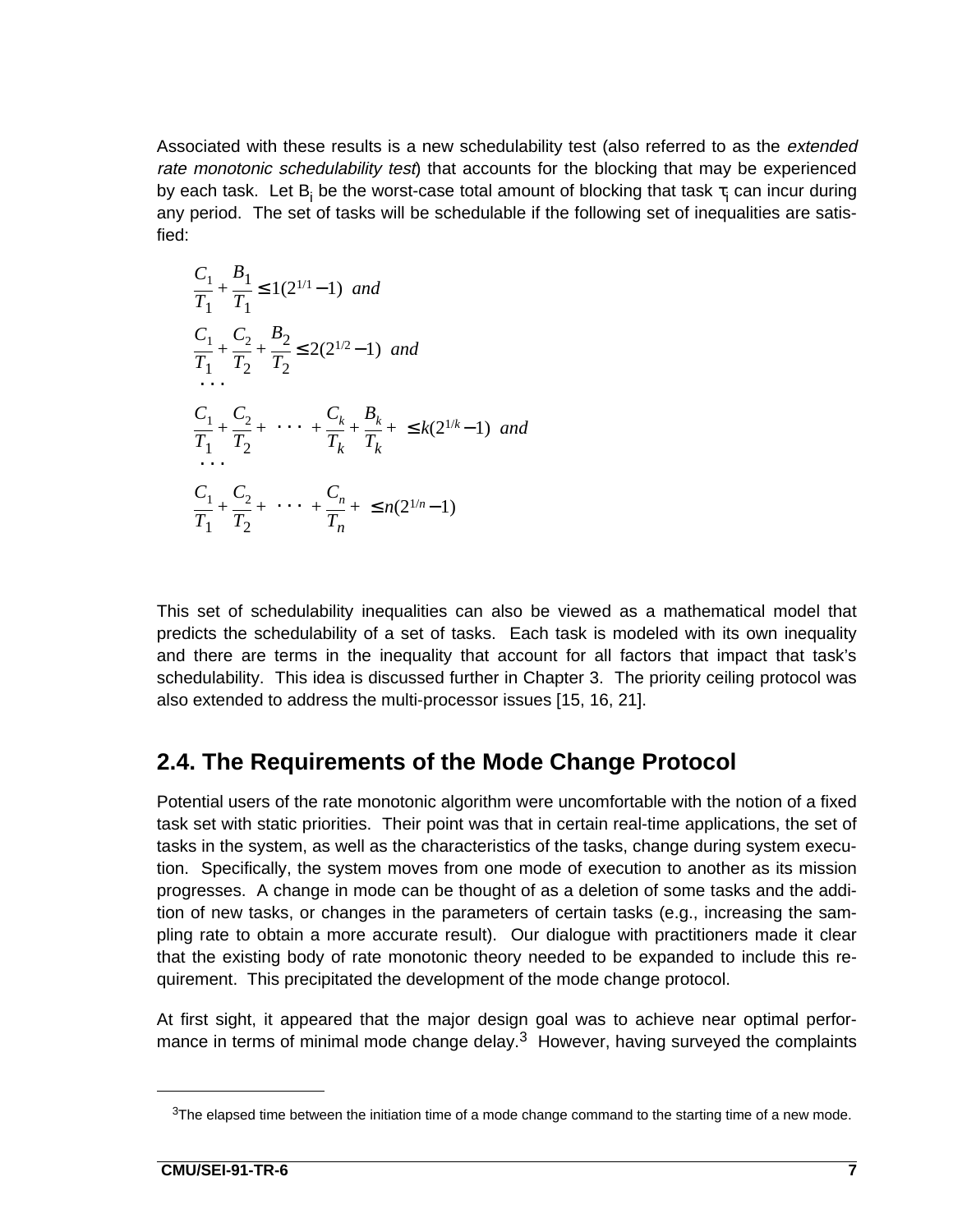about the difficulties associated with maintaining the software of a cyclical executive with embedded mode change operations, we realized that performance was only part of the requirement. To be useful, rate monotonic theory must address software engineering issues as well. The requirements include:

- **Compatibility:** The addition of the mode change protocol must be compatible with existing RM scheduling algorithms, e.g., the preservation of the two important properties of the priority ceiling protocol: the freedom from mutual deadlocks and the blocked-at-most-once (by lower priority tasks) property.
- **Maintainability:** To facilitate system maintenance, the mode change protocol must allow the addition of new tasks without adversely affecting tasks that are written to execute in more than one mode. Tasks must be able to meet deadlines, before, during, and after the mode change. In addition, a task cannot be deleted until it completes its current transaction and leaves the system in a consistent state.
- **Performance:** The mode change protocol for rate monotonic scheduling should perform at least as fast as mode changes in cyclical executives.

Once the mode change requirements were clear, designing the protocol was straightforward.

- 1. **Compatibility:** The addition and/or the deletion of tasks in a mode change may lead to the modification of the priority ceilings of some semaphores across the mode change. Upon the initiation of a mode change:
	- For each unlocked semaphore S whose priority ceiling needs to be raised, S's ceiling is raised immediately and indivisibly.
	- For each locked semaphore S whose priority ceiling needs to be raised,  $S$ 's priority ceiling is raised immediately and indivisibly after  $S$  is unlocked.
	- For each semaphore S whose priority ceiling needs to be lowered, S's priority ceiling is lowered when all the tasks which may lock S, and which have priorities greater than the new priority ceiling of S, are deleted.
	- If task τ's priority is higher than the priority ceilings of locked semaphores  $S_1$ , ...,  $S_k$ , which it may lock, the priority ceilings of  $S_1$ , ...  $S_{\nu}$  must be first raised before adding task τ.
- 2. **Maintainability and Performance:** A task τ, which needs to be deleted, can be deleted immediately upon the initiation of a mode change if τ has not yet started its execution in its current period. In addition, the spare processor capacity due τ's deletion may be reclaimed immediately by new tasks. On the other hand, if  $\tau$  has started execution,  $\tau$  can be deleted after the end of its execution and before its next initiation time. In this case, the spare processor capacity due to τ's deletion cannot become effective until the deleted task's next initiation time. In both cases, a task can be added into the system only if sufficient spare processor capacity exists.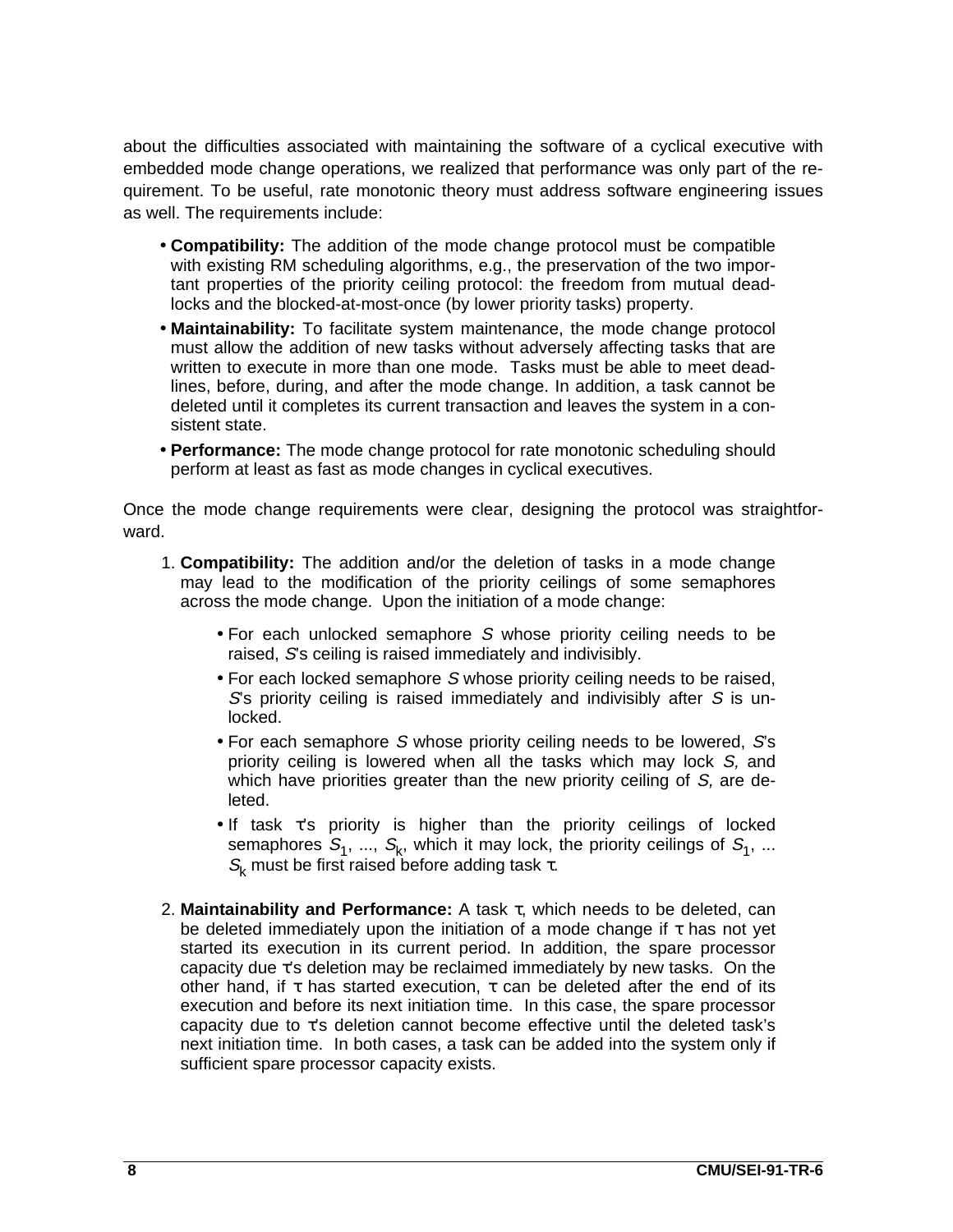Sha et al. [18] showed that the mode change protocol described above is compatible with the priority ceiling protocol in the sense that it preserves the properties of freedom from mutual deadlock and blocked-at-most-once. In addition, under this protocol tasks that execute in more than one mode can always meet their deadlines as long as all the modes are schedulable [18]. Since a task is not deleted until it completes its current transaction, the consistency of the system state will not be adversely affected.

Finally, Sha et al. [18] showed that the mode change delay is bounded by the larger of two numbers: the longest period of all the tasks to be deleted and the shortest period associated with the semaphore that has the lowest priority ceiling and needs to be modified. This is generally much shorter and will never be longer than the least common multiple (LCM) of all the periods. In the cyclical executive approach, the major cycle is the LCM of all the periods and a mode change will not be initiated until the current major cycle completes. In addition, the mode change protocol also provides the flexibility of adding and executing the most urgent task in the new mode before the mode change is completed.

The development of the mode change protocol illustrates how the interaction between the real-time systems development and research communities guided the extension of rate monotonic theory.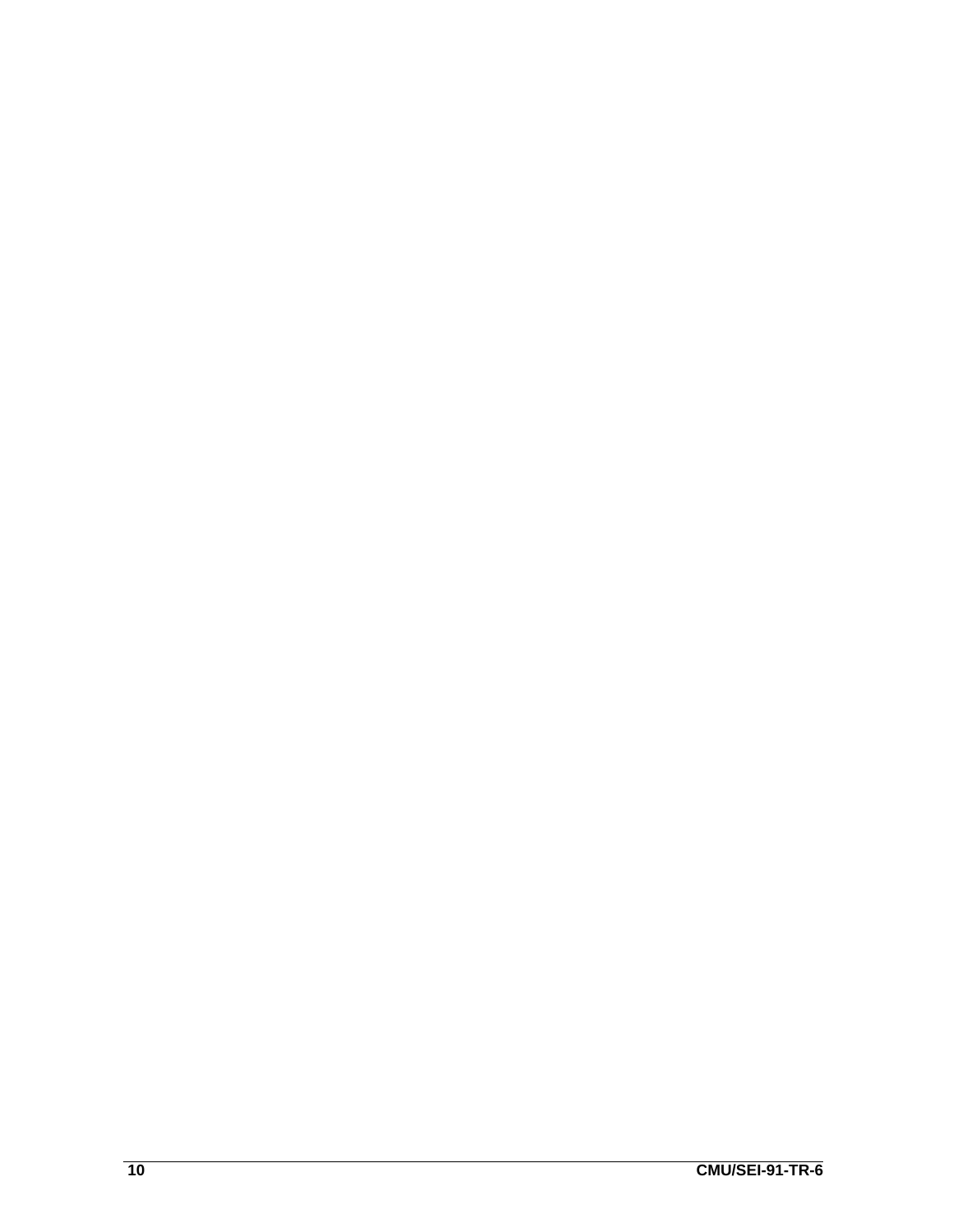### **3. Analysis of Real-Time Paradigms**

An important goal of the RMARTS Project is to ensure that the principles of rate monotonic theory as a whole provide a foundation for a solid engineering method that is applicable to a wide range of realistic real-time problems. One mechanism for ensuring the robustness of the theory is to perform case studies. In this vein, the concurrency architecture of a generic avionics system [13] was designed using the principles of rate monotonic theory. Additionally, an inertial navigation system simulator written at the SEI [1] is an example of an existing system that was subjected to rate monotonic analysis and improved as a consequence.

Another mechanism for ensuring the robustness of the theory is to apply it to common design paradigms that are pervasive in real-time systems. Klein and Ralya examined various input/output (I/O) paradigms to explore how the principles of rate monotonic scheduling can be applied to I/O interfaces to predict the timing behavior of various design alternatives [7]. Two main topics they explored [7] will be reviewed here:

- Reasoning about time when the system design does not appear to conform to the premises of rate monotonic scheduling.
- Developing mathematical models of schedulability.

#### **3.1. Reasoning About Time**

On the surface, it appears that many important problems do not conform to the premises of rate monotonic theory. The basic theory [11] gives us a rule for assigning priorities to periodic processes and a formula for determining whether a set of periodic processes will meet all of their deadlines. This result is theoretically interesting but its basic assumptions are much too restrictive. The set of assumptions that are prerequisites for this result are (see  $[1]$ :

- Task switching is instantaneous.
- Tasks account for all execution time (i.e., the operating system does not usurp the CPU to perform functions such as time management, memory management, or I/O).
- Task interactions are not allowed.
- Tasks become ready to execute precisely at the beginning of their periods and relinquish the CPU only when execution is complete.
- Task deadlines are always at the start of the next period.
- Tasks with shorter periods are assigned higher priorities; the criticality of tasks is not considered.
- Task execution is always consistent with its rate monotonic priority: a lower priority task never executes when a higher priority task is ready to execute.

Notice that under these assumptions, only higher priority tasks can affect the schedulability of a particular task. Higher priority tasks delay a lower priority task's completion time by preempting it. Yet we know there are many circumstances, especially when considering I/O services, where these assumptions are violated. For example: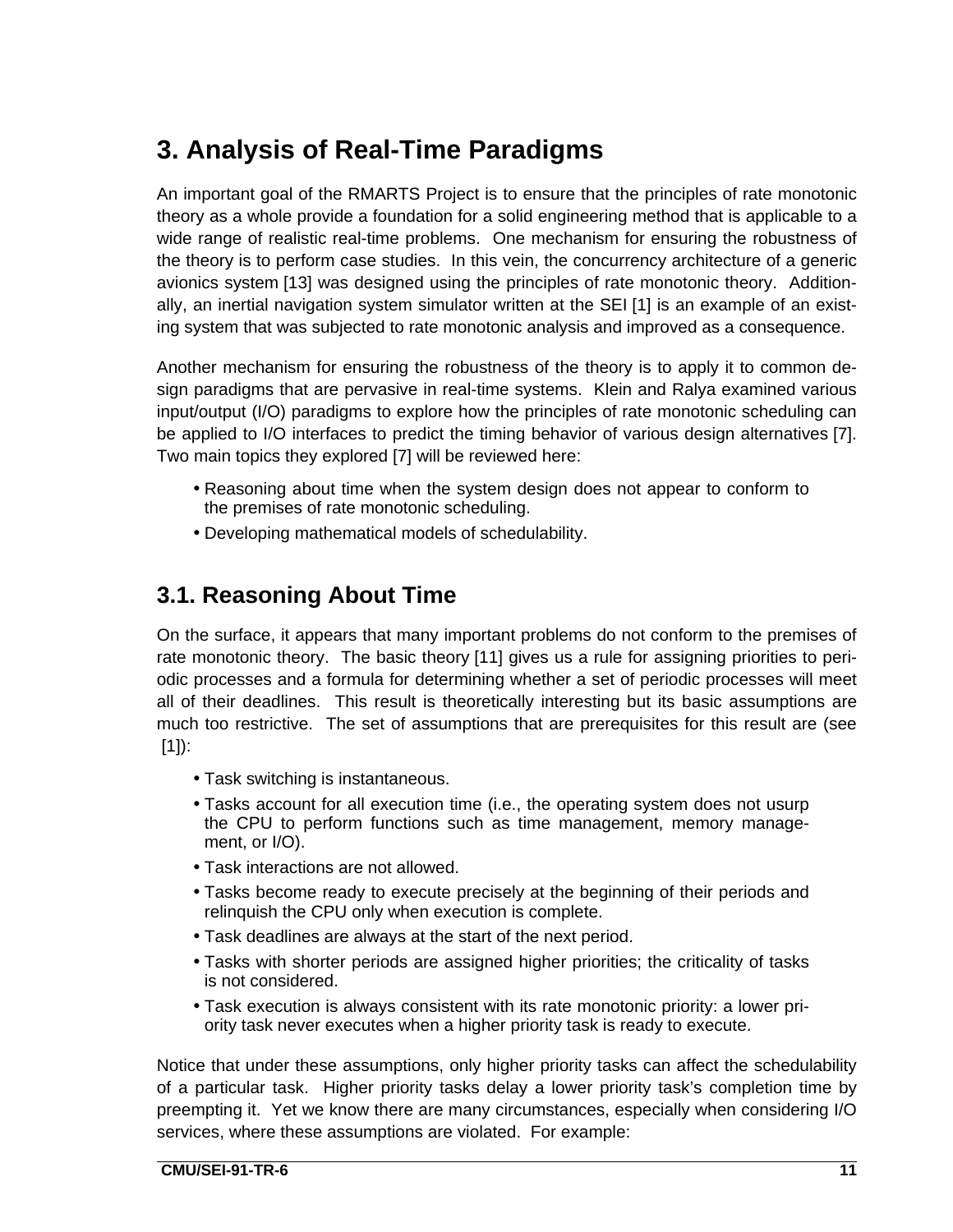- Interrupts (periodic or aperiodic) generally interrupt task execution, independent of the period of the interrupt or the importance of the event that caused the interrupt. Interrupts are also used to signal the completion of I/O for direct memory access (DMA) devices.
- Moreover, when a DMA device is used, tasks may relinquish the CPU for the duration of the data movement, allowing lower priority tasks to execute. This will, of course, result in a task switch to the lower priority task, which requires saving the current task's state and restoring the state of the task that will be executing.
- It is not uncommon that portions of operating system execution are nonpreemptable. In particular, it may be the case that portions of an I/O service may be non-preemptable.

It appears that the above mentioned aspects of performing I/O do not conform to the fundamental assumptions of rate monotonic scheduling and thus are not amenable to rate monotonic analysis. To show how rate monotonic analysis can be used to model the aforementioned seemingly non-conforming aspects of I/O, we will examine:

- Non-zero task switching time.
- Task suspension during I/O.
- Tasks executing at non-rate monotonic priorities.

From [7] we know that task switching can be modeled by adding extra execution to tasks. More specifically, let C<sub>i</sub> represent the execution time of task  $\tau_i$  and the worst-case context switching time between tasks is denoted by C<sub>s</sub>. Then C' is the new execution time that accounts for context switching, whe included in the basic rate monotonic schedulability test.

Task I/O time refers to the time interval when a task relinquishes the CPU to lower priority tasks. Clearly, this I/O time (or interval of suspension time) must be accounted for when considering a task's schedulability. A task's completion time is postponed by the duration of the I/O suspension. Notice, however, that this period of suspension is not execution time for the suspending task and thus is not preemption time for lower priority tasks.

On the surface, it appears as if lower priority tasks will benefit only from I/O-related suspension of higher priority tasks. This is not totally true. A subtle effect of task suspension is the jitter penalty (also known as the deferred execution effect), which is discussed in [7, 15, 21]. This is an effect that I/O suspension time for task  $\tau_i$  has on lower priority tasks. Intuitively, I/O suspension has the potential to cause a "bunching of execution time."

Imagine the case where the highest priority task has no suspension time. It commences execution at the beginning of every period and there is always an interval of time between the end of one interval of execution and the beginning of the next. This pattern of execution is built into the derivation of the basic rate-monotonic inequality. Now imagine if this same task is allowed to suspend and spend most of its execution time at the end of one period, followed by a period in which it spends all of its execution at the beginning of the period. In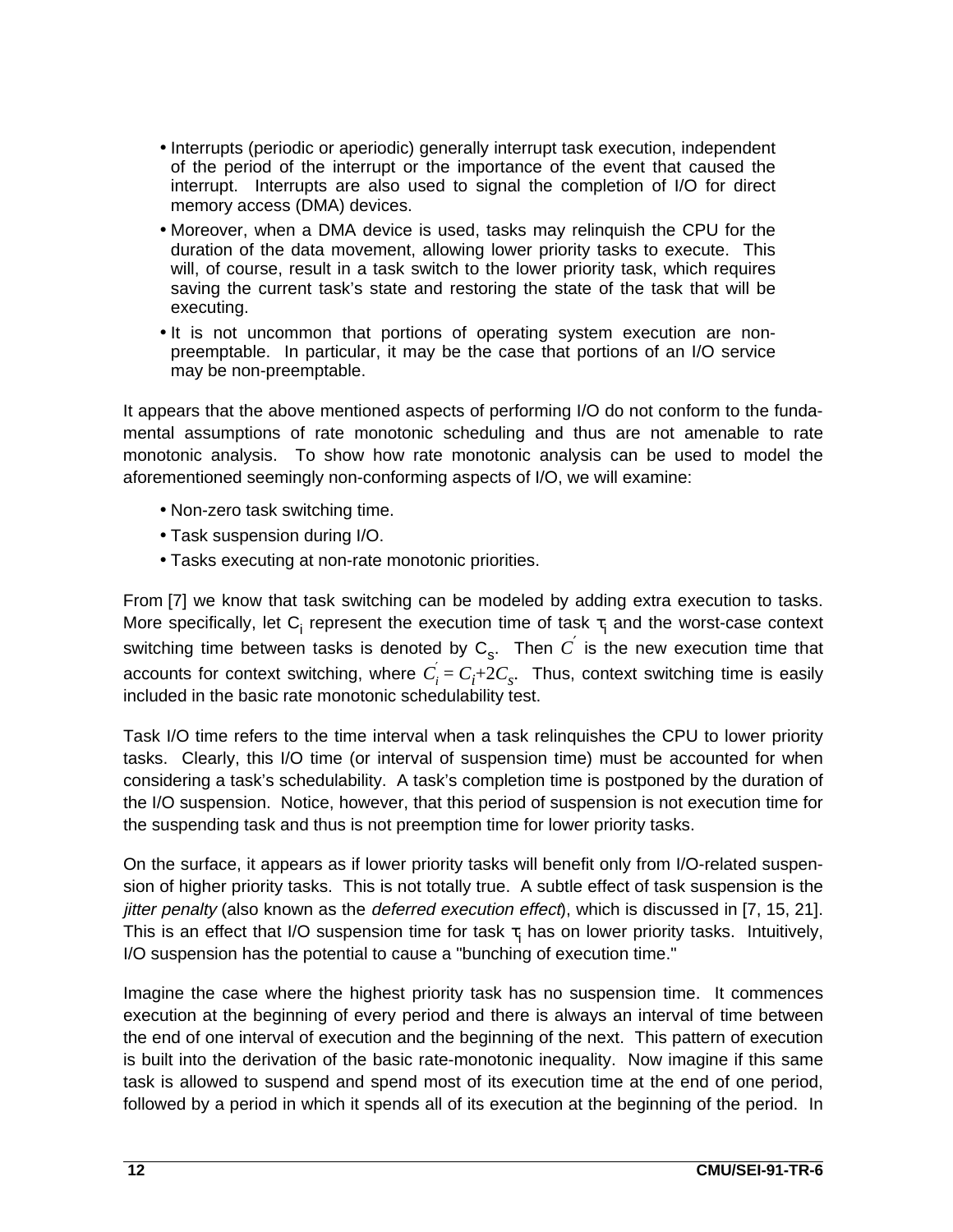this case, there is a contiguous "bunch" of execution time. Lower priority tasks will see an atypical amount of preemption time during this "bunching." Also, this "bunching" is not built into the basic rate monotonic inequality. However, this situation can be accommodated by adding an extra term in the inequalities associated with lower priority tasks. Alternatively, Sha et al. discuss a technique for eliminating the jitter penalty completely by eliminating the variability in a task's execution [21].

Another factor that affects the schedulability of a task is priority inversion. Priority inversion was first discussed in [3] in the context of task synchronization, where the classic example of so called unbounded priority inversion was described. This synchronization-induced priority inversion motivated the creation of a class of priority inheritance protocols that allows us to bound and predict the effects of synchronization-induced priority inversion (briefly discussed in Chapter 2).

However, there are other sources of priority inversion. This becomes more apparent when we consider the definition of priority inversion: delay in the execution of higher priority tasks caused by the execution of lower priority tasks. Actually, we are concerned with priority inversion relative to a rate monotonic priority assignment. Intervals of non-preemptability and interrupts are sources of priority inversion. When a higher priority task is prevented from preempting a lower priority task, the higher priority task's execution is delayed due to the execution of a lower priority task. Interrupts in general preempt task processing independent of event arrival rate and thus clearly have an impact on the ability of other tasks to meet their deadlines. Once again, additional terms can be added to the schedulability inequalities to account for priority inversion.

#### **3.2. Schedulability Models**

The preceding discussion merely offers a sample of how rate monotonic analysis allows us to reason about the timing behavior of a system. In fact, we have found that the principles of rate monotonic scheduling theory provide analytical mechanisms for understanding and predicting the execution timing behavior of many real-time requirements and designs. However, when various input/output paradigms are viewed in the context of a larger system, it becomes apparent that timing complexity grows quickly. It is not hard to imagine a system comprised of many tasks that share data and devices, where the characteristics of the devices vary. The question is, how do we build a model of a system's schedulability in a realistically complex context?

We refer to a mathematical model that describes the schedulability of a system as a schedulability model. A schedulability model is basically a set of rate monotonic inequalities (i.e., the extended schedulability test) that captures the schedulability-related characteristics of a set of tasks. As described in [1], there is generally one inequality for each task. Each inequality has terms that describe or model various factors that affect the ability of a task to meet its deadline. For example, there are terms that account for preemption effects due to higher priority tasks; a term is needed that accounts for the execution time of the task itself;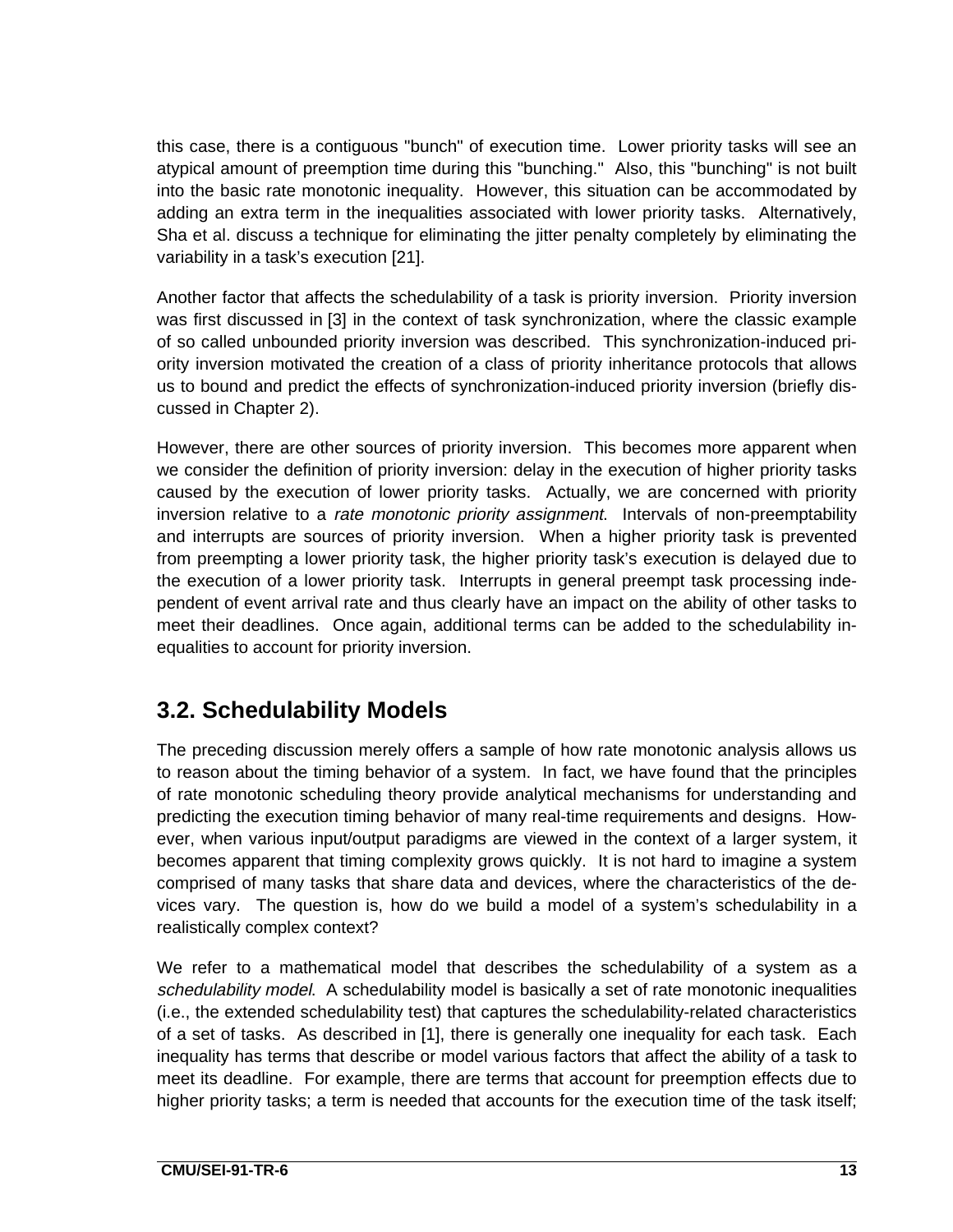there may be terms to account for blocking due to resource sharing or priority inversion due to interrupts; and terms may be needed to account for schedulability penalties due to the jitter effect.

An incremental approach for constructing schedulability models is suggested by [7] . The approach basically involves striving to answer two fundamental questions for each task  $\tau_{\mathfrak{j}}$ :

- 1. How do other tasks affect the schedulability of  $\tau_i$ ?
- 2. How does task  $\tau_i$  affect the schedulability of other tasks?

In effect, answering these two questions is like specifying a schedulability interface for process  $\tau$ : importing the information needed to determine its schedulability and exporting the information needed to determine the schedulability of other processes. This approach facilitates a separation of concerns, allowing us to focus our attention on a single task as different aspects of its execution are explored. It is not hard to imagine extending this idea of a schedulability interface to collections of task that represent common design paradigms.<sup>4</sup> The person responsible for implementing the paradigm would need to determine how other tasks in the system affect the schedulability of the paradigm, and it would be incumbent upon this person to offer the same information to others. These ideas were illustrated in [7], where schedulability models were constructed for several variations of synchronous and asynchronous input/output paradigms. The analysis at times confirmed intuition and common practice, and at times offered unexpected insights for reasoning about schedulability in this context.

<sup>&</sup>lt;sup>4</sup>For example, the client-server model for sharing data between tasks [1].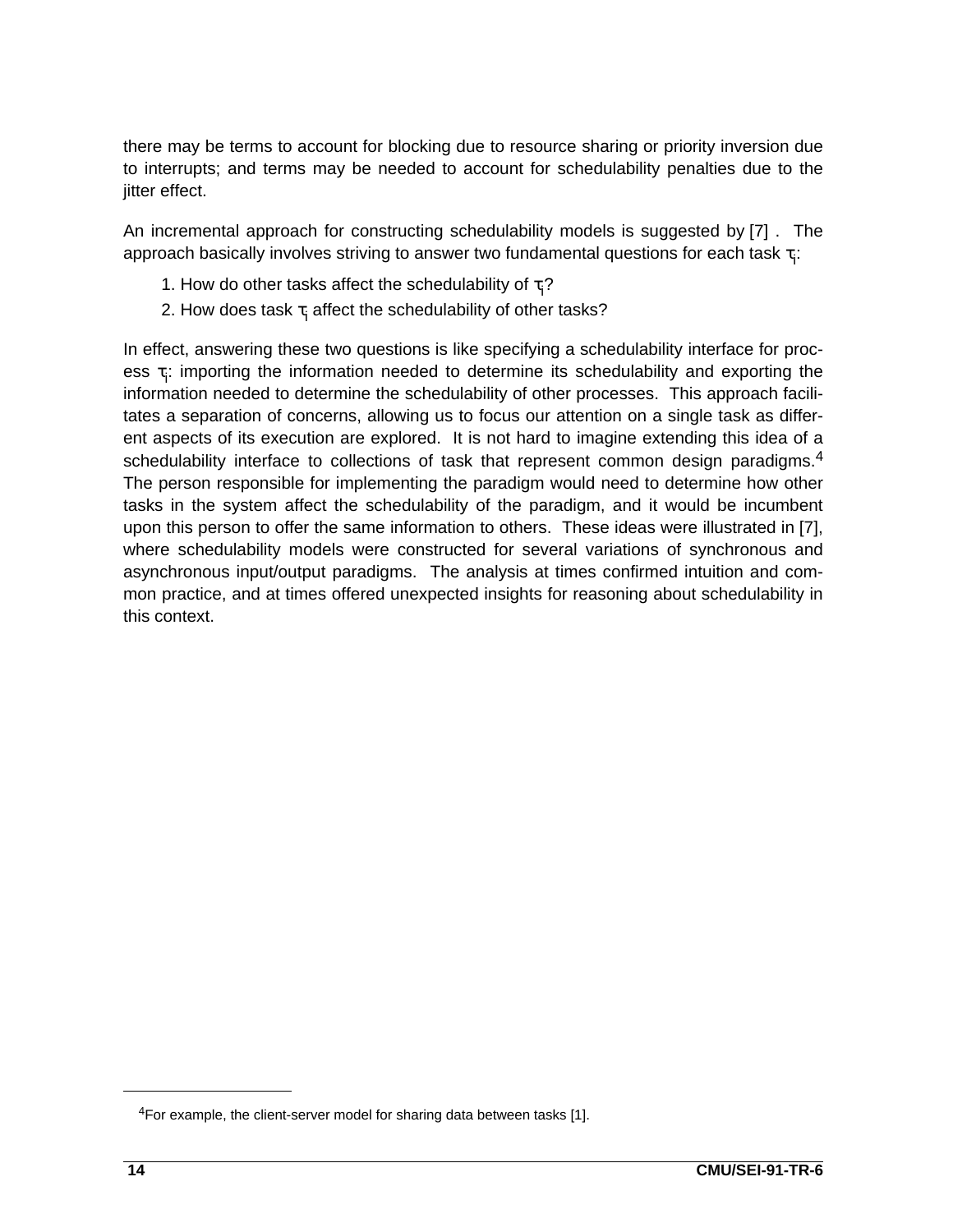## **4. Systems Issues**

The successful use of RMS theory in a large scale system is an engineering endeavor that is constrained by many logistical issues in system development. One constraint is the use of standards. For reasons of economy, it is important to use open standards. An open standard is, however, often a compromise between many conflicting needs, and provides a number of primitive operations which usually allow a system configuration to be optimized for certain applications while maintaining inter-operability. The RMARTS Project has been heavily involved with an emerging set of standards including IEEE Futurebus+, POSIX realtime extension and Ada 9x.

The RMS theory belongs to the class of priority scheduling theory. Hence, it is important to ensure that primitives for priority scheduling are properly embedded in the standards. In this section, we will review some the design considerations in the context of IEEE 896 (Futurebus+).

#### **4.1. Overview of Futurebus+**

The Futurebus+ is a specification for a scalable backplane bus architecture that can be configured to be 32, 64, 128 or 256 bits wide. The Futurebus+ specification is a part of the IEEE 896 family of standards. The Futurebus+ specification has become a US Navy standard and has also gained the support of the VMEbus International Trade Association and other major industry concerns. This government and industry backing promises to make the Futurebus+ a popular candidate for high-performance and embedded real-time systems of the 1990s. The important features of Futurebus+ include:

- A true open standard in the sense that it is independent of any proprietary technology or processor architecture.
- A technology-independent asynchronous bus transfer protocol whose speed will be limited only by physical laws and not by existing technology. Transmission line analysis [4] indicates that Futurebus+ can realize 100M transfers of 32, 64, 128, or 256 bits of data per second.
- Fully distributed connection, split transaction protocols and a distributed arbiter option that avoid single point failures. Parity is used on both the data and control signals. Support is available for dual bus configuration for fault tolerant applications. In addition, Futurebus+ supports on-line maintenance involving live insertion/removal of modules without turning off the system.
- Direct support for shared memory systems based on snoopy cache. Both strong and weak sequential consistency are supported.
- Support for real-time mission critical computation by providing a sufficiently large number of priorities for arbitration. In addition, there is a consistent treatment of priorities throughout the arbitration, message passing and DMA protocols. Support is available for implementing distributed clock synchronization protocols.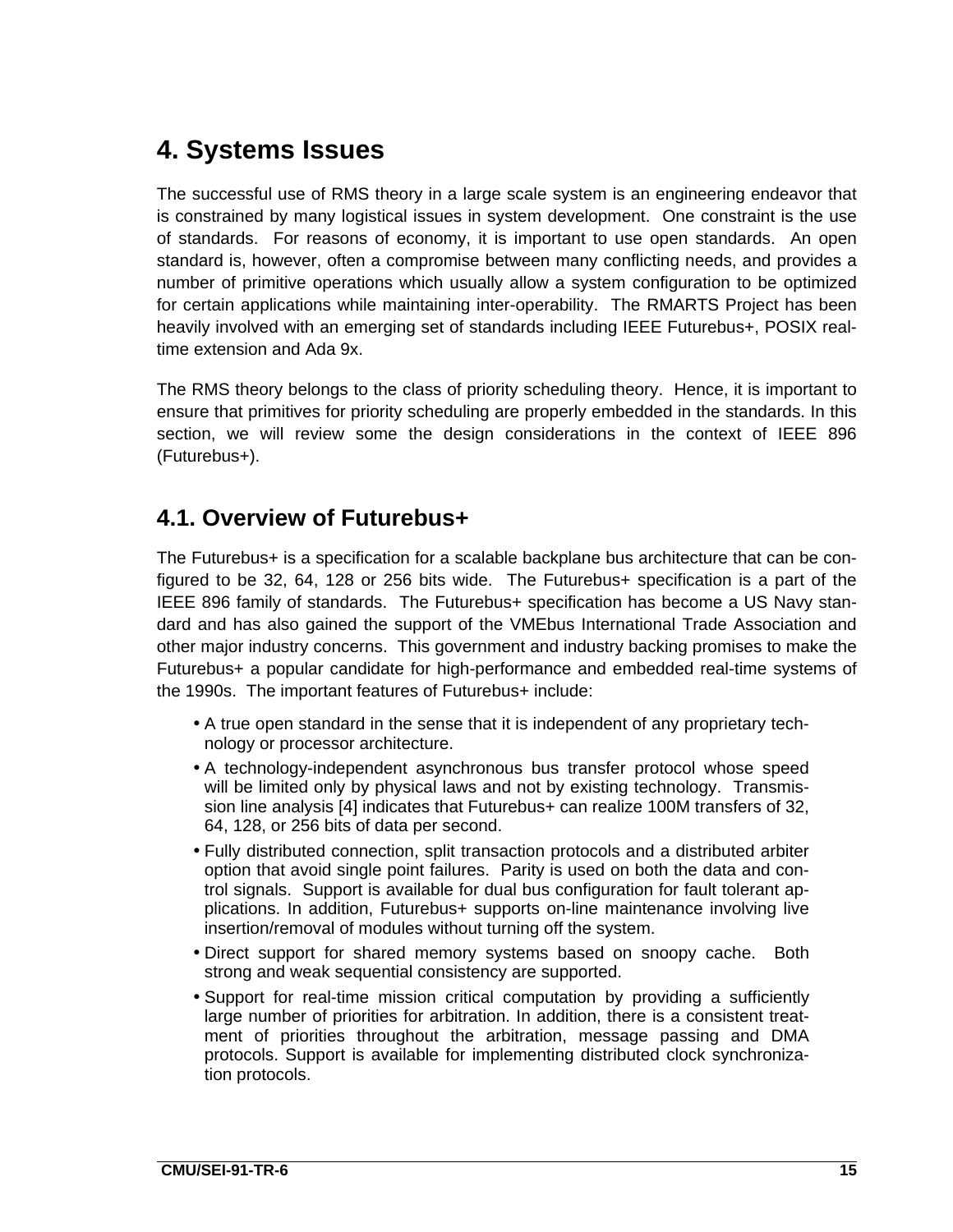From the viewpoint of real-time computing, the Futurebus+ is perhaps the first major national standard that provides extensive support for priority-driven preemptive real-time scheduling. In addition, the support for distributed clock synchronization protocols provides users with accurate and reliable timing information. In summary, Futurebus+ provides strong support for the use of priority scheduling algorithms that can provide analytical performance evaluation such as the rate monotonic theory [11, 10, 15, 20]. As a result, the Futurebus+ architecture facilitates the development of real-time systems whose timing behavior can be analyzed and predicted.

In the following, we provide an overview on the design considerations. Readers interested in a more comprehensive overview of this subject may refer to [22]. Those who are interested in the details of Futurebus+ are referred to the three volumes of Futurebus+ documents. IEEE 896.1 defines the logical layer that is the common denominator of Futurebus+ systems. IEEE 896.2 defines the physical layer which covers materials such as live insertion, node management, and profiles. IEEE 896.3 is the system configuration manual which provides guidelines (not requirements) for the use of Futurebus+ for real-time systems, faulttolerant systems, or secure computing environments.

#### **4.2. The Design Space for Real-Time Computing Support**

It is important to realize that the design space is highly constrained not only by technical considerations but also by cost and management considerations. The final specification is determined by a consensus process among representatives from many industrial concerns. The constraints include:

- **Pin count**: The pin count for the bus must be tightly controlled. Each additional pin increases power requirements in addition to increasing weight and imposing connector constraints. Many of these costs are recurring.
- **Arbitration logic complexity**: The complexity of bus arbitration driver logic is low in the context of modern VLSI technology. The addition of simple logic such as multiplexing arbitration lines for dual or multiple functions is not a recurring cost once it has been designed. The major constraint here is managerial. The development process must converge to a standard that would meet the manufacturers' expected schedules. This implies that a good idea that comes too late is of little value.
- **Arbitration speed**: Priority levels can be increased by multiplexing the same priority pins over two or more cycles. While such straightforward multiplexing of the arbitration lines will increase the priority levels without adding pins, it will also double the arbitration time for even the highest priority request.
- **Bus transaction complexity**: While specialized bus transaction protocols can be introduced for functions useful for real-time systems (such as clock synchronization), each additional transaction type can add to the size and complexity of the bus interface chips. In other words, whenever possible, existing transaction types should be used to achieve real-time functions like clock synchronization.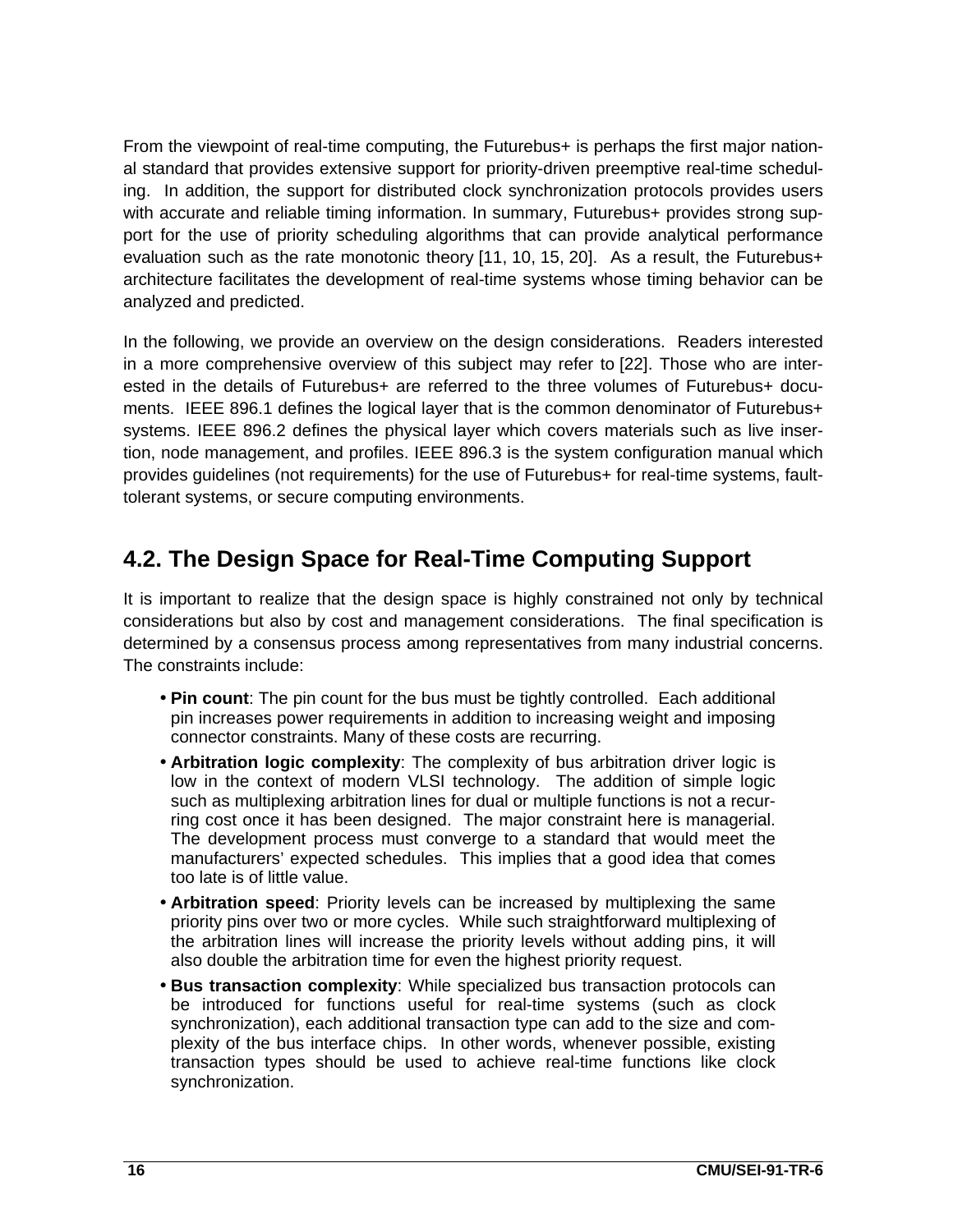To summarize, support mechanisms for real-time systems must not add non-negligible overhead to either the performance or the manufacturing cost of a bus that is designed primarily for general data processing applications. However, these constraints do not have an equal impact on different support features for real-time computing. For example, while they heavily constrain the design space of arbitration protocols, they are essentially independent of the design of real-time cache schemes.<sup>5</sup>

#### **4.3. The Number of Priority Levels Required**

Ideally, there should be as many priority levels as are required by the scheduling algorithm, and a module must use the assigned priority of the given bus transaction to contend for the bus. For example, under the rate-monotonic algorithm [11], if there are 10 periodic tasks each with a different period, each of these tasks should be assigned a priority based on its period. The bus transactions executed by each of these tasks should reflect the task priority. From the viewpoint of backplane design, only a small number of pins should be devoted to arbitration and the degree of multiplexing for arbitration speed should be limited.

As a result, we need to find a way that can use a smaller number of priority levels than the ideal number for the rate monotonic algorithm. When there is a smaller number of priority levels available compared with the number needed by the priority scheduling algorithm, the schedulability of a resource is lowered [10]. For example, suppose that we have two tasks  $\tau_1$  and  $\tau_2$ . Task  $\tau_1$  has 1 msec execution and a period 100 msec while task  $\tau_2$  has 100 msec execution time and a period of 200 msec. If we have only a single priority to be shared by these two tasks, it is possible that task  $\tau_2$  may take precedence over task  $\tau_1$  since ties are broken arbitrarily. As a result, task  $\tau_1$  will miss its deadline even though the total processor utilization is only 51%.

Fortunately, the loss of schedulability due to a lack of sufficient number of priority levels can be reduced by employing a *constant ratio* priority grid for priority assignments. Consider a range of the task periods such as 1 msec to 100 seconds. A constant-ratio grid divides this range into segments such that the ratio between every pair of adjacent points is the same. An example of a constant ration priority grid is  ${L_1 = 1 \text{ msec}, L_2 = 2 \text{ msec}, L_3 = 4 \text{ msec}, ...}$ where there is a constant ratio of 2 between pairs of adjacent points in the grid.

With a constant ratio grid, a distinct priority is assigned to each interval in the grid. For example, all tasks with periods between 1 to 2 msec will be assigned the highest priority, all tasks with periods between 2 to 4 msec will have the second highest priority and so on when using the rate-monotonic algorithm. It has been shown [10] that a constant ratio priority grid is effective only if the grid ratio is kept smaller than 2. For the rate-monotonic algorithm, the percentage loss in worstcase schedulability due to the imperfect priority representation can be computed by the following formula [10]:

<sup>&</sup>lt;sup>5</sup>Readers who are interested in using cache for real-time applications are referred to [6].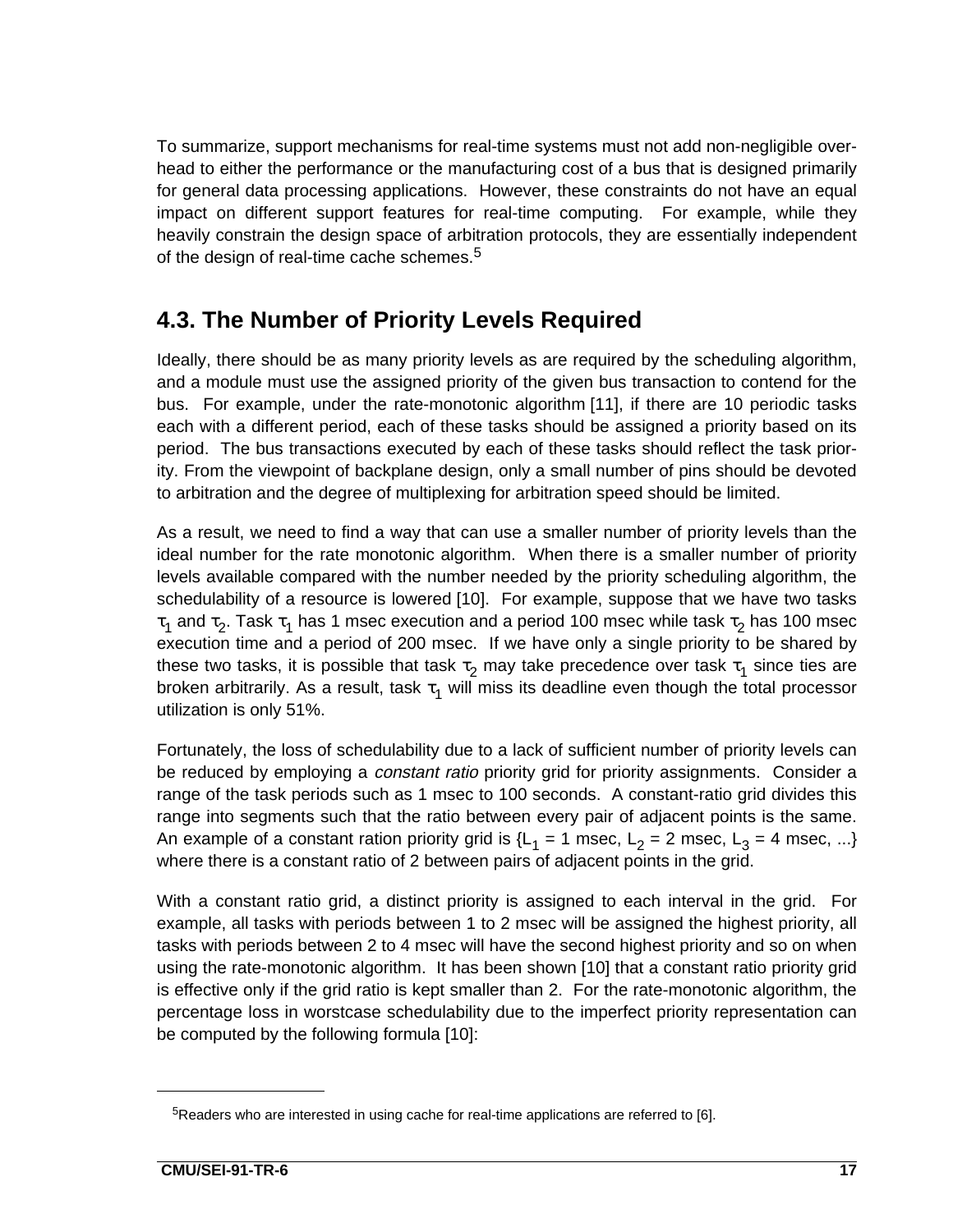Loss =  $1 - (\ln(2/r) + 1 - \frac{1}{r})/\ln 2$ 

where  $r$  is the grid ratio.



**Figure 4-1:** Schedulability Loss vs. The Number of Priority Bits

For example, suppose that the shortest and longest periods in the system are 1 msec and 100,000 msec respectively. In addition, we have 256 priority levels. Let  $L_0 = 1$  msec and  $L_{256}$  = 100,000 msec respectively. We have  $(L_1/L_0) = (L_2/L_1) = ... = (L_{256}/L_{255}) = r$ . That is, r  $= (L_{256}/L_0)^{1/256} = 1.046$ . The resulting schedulability loss is  $(1 - (\ln(2/r) + 1 - 1/r)/\ln(2)) =$ 0.0014, which is small.

Figure 4-1 plots the schedulability loss as a function of priority bits under the assumption that the ratio of the longest period to the shortest period in the system is 100,000. As can be seen, the schedulability loss is negligible with 8 priority bits. In other words, the worst case obtained with 8 priority bits is close to that obtained with an unlimited number of priority levels.<sup>6</sup> As a result, Futurebus+ arbiters have real-time options that support 8 priority bits for arbitration.

 $6$ The ratio of 100,000 was chosen here for illustration purposes only. The equation for schedulability loss indicates that 8 priority bits (256 priority levels) are effective for a wide range of ratios.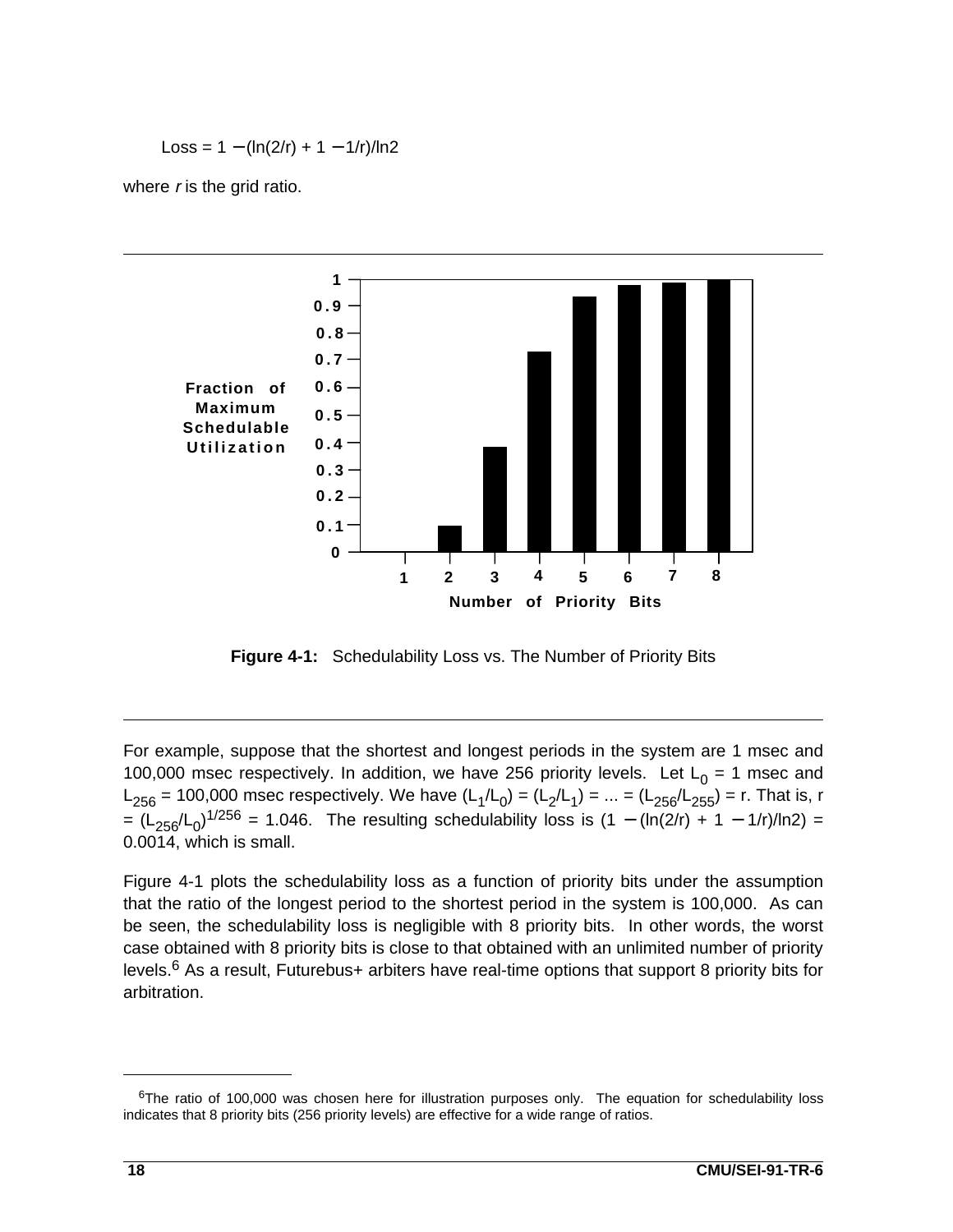#### **4.4. Overview of Futurebus+ Arbitration**

The Futurebus+ supports up to 31 modules. Each module with a request contends during an arbitration cycle, and the winner of an arbitration becomes bus master for one transaction. Futurebus+ designers can choose between one of two possible arbiters:

- A distributed arbiter scheme: as the name implies, the arbitration of multiple requests happens in a distributed fashion in this model. Its chief advantage is that its distributed nature tends to make it fault-tolerant. However, the arbitration procedure is relatively slow, because the request and grant process has to be resolved over the backplane wired-or logic bit by bit.
- A central arbiter scheme: in this scheme, all requests for bus access are transmitted to the central arbiter, which resolves the contention and grants the bus to one module at a time. The obvious disadvantage is that the central arbiter could cause single point failure unless a redundant arbiter is employed. On the other hand, fault tolerance is not a major concern in workstation applications, and a central arbiter operates faster since there is no contention over the dedicated request and grant lines for each module.

The difference between the two is performance vs reliability. One can, however, combine the two schemes to achieve both performance and reliability. For example, Texas Instrument's Futurebus+ Arbitration Controller chip set, TFB2010, allows one to first operate in centralized arbitration mode after initialization for performance. If the central arbiter fails, the system can switch into the slower but more robust distributed arbitration mode.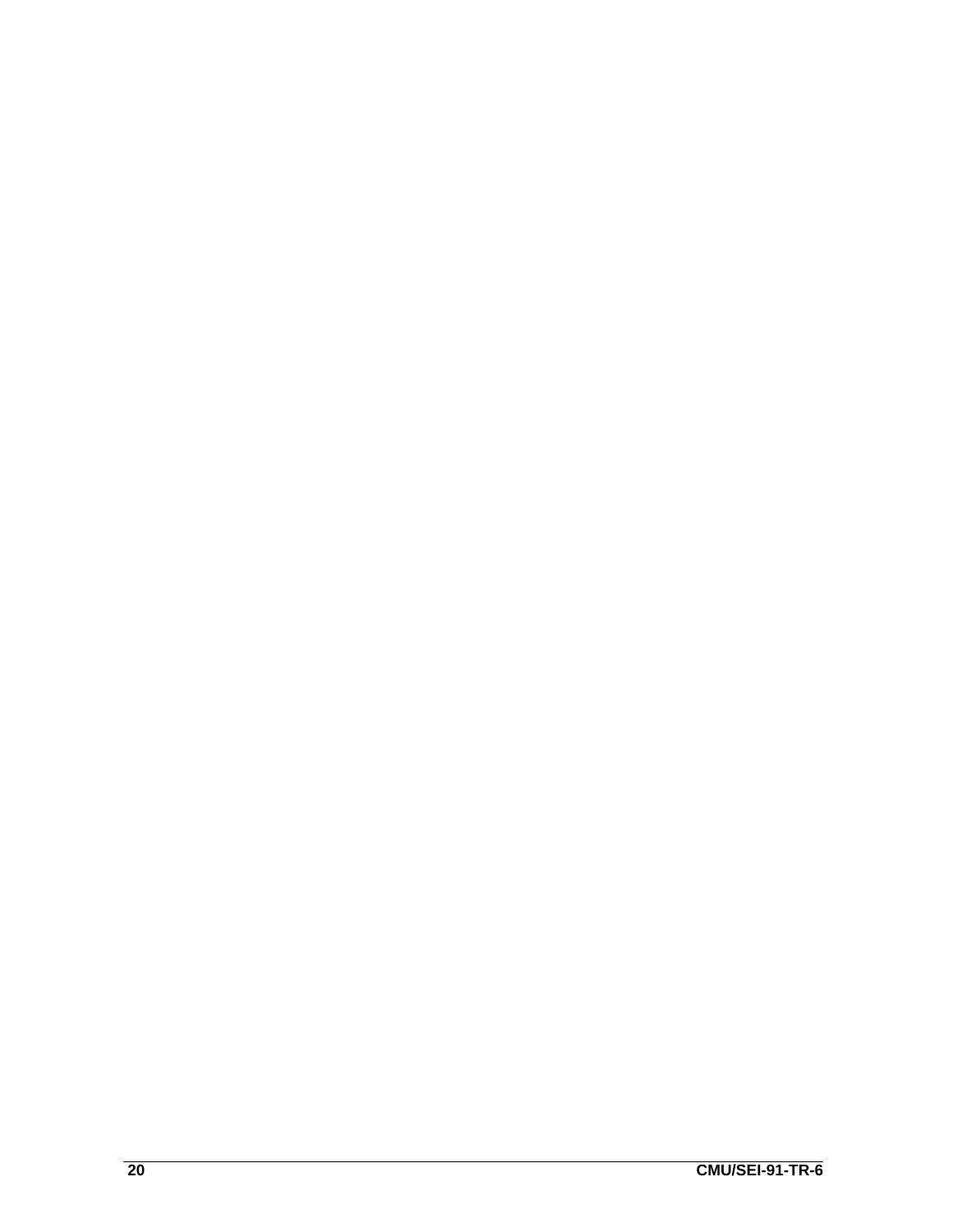## **5. Summary**

The essential goal of the Real-Time Scheduling in Ada Project at the SEI is to catalyze an improvement in the state of the practice for real-time systems engineering. Our goals naturally include contributing to the advancement of the state-of-the-art, but we are equally concerned with advancing the state-of-the-practice. While research is central to changing the state-of-the-practice, research alone is not sufficient. We have tried to illustrate through several examples the importance of the interplay between research and practice, which at times forces tradeoffs between solving theoretically interesting problems versus producing practicable results.

The first example illustrated this interplay by examining the rationale for selecting a research agenda. The second example illustrated several issues concerning the use of the theory in a potentially complex but realistic setting. The third example exposed the problem of having to consider the current and future technology infrastructure when attempting to push a technology from research to practice. In summary, our experience indicates that technology transition considerations should be embedded in the process of technology development from the start, rather than as an afterthought.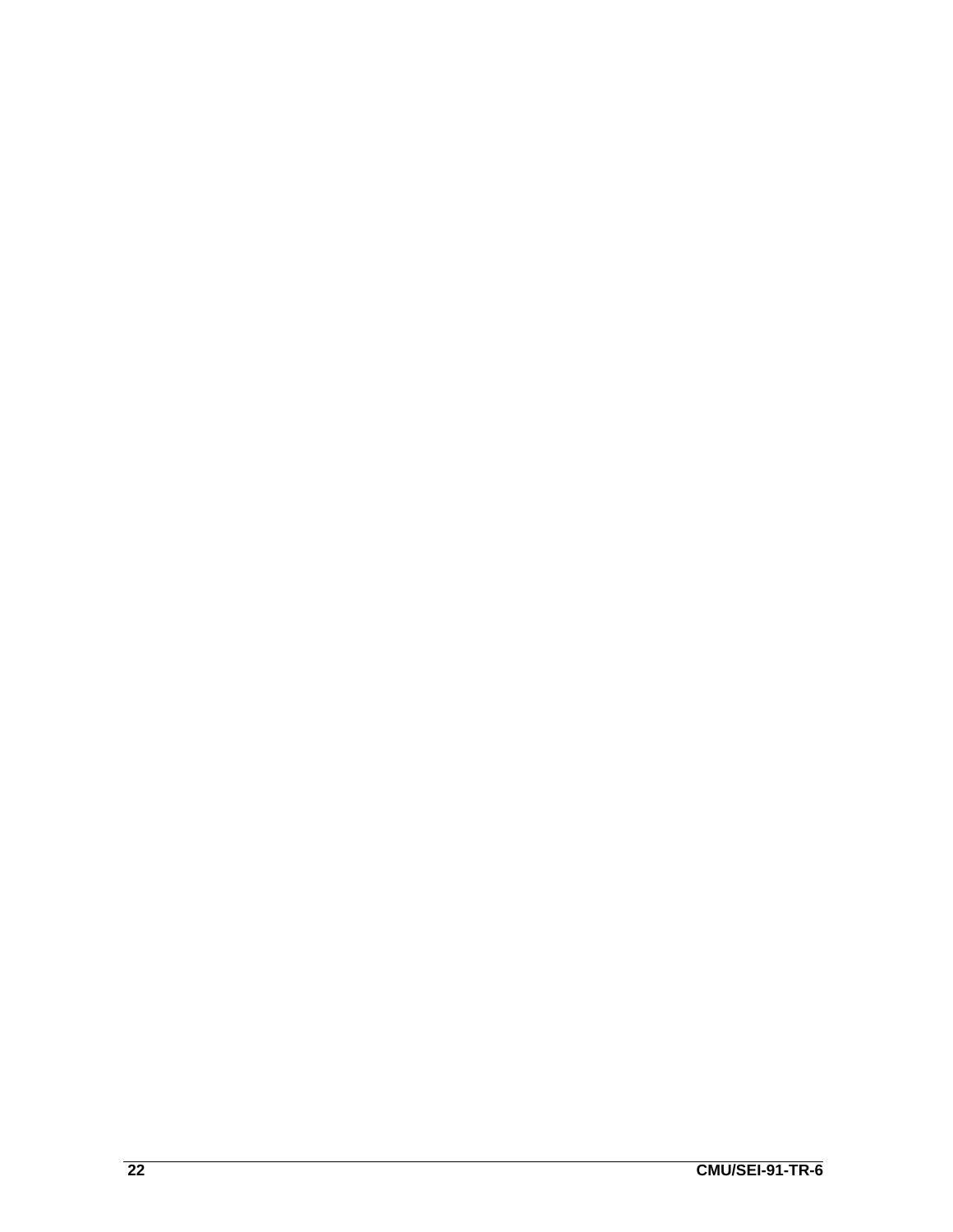### **References**

**1.** Borger, M. W., Klein, M. H., and Veltre, R. A. "Real-Time Software Engineering in Ada: Observations and Guidelines". Software Engineering Institute Technical Review (1988).

**2.** Borger, M. W. and Rajkumar, R. Implementing Priority Inheritance Algorithms in an Ada Runtime System. Tech. Rept. CMU/SEI-89-TR-15, ADA20967, Software Engineering Institute, April 1989.

**3.** Cornhill, D. "Tasking Session Summary". Proceedings of ACM International Workshop on Real-Time Ada Issues, Ada Newsletter VII Vol. 6 (1987), pp. 29-32.

**4.** Futurebus P896.1 Specification, Draft 1.0. IEEE, 345 East 47th St., New York, NY 10017, 1990. Prepared by the P896.2 Working Group of the Microprocessor Standards Committee.

**5.** Goodenough, J. B. and Sha, L. "The Priority Ceiling Protocol: A Method for Minimizing the Blocking of High Priority Ada Tasks". Proceedings of the 2nd International Workshop on Real-Time Ada Issues (June 1988).

**6.** Kirk, D., and Strosnider, J. K. "SMART (Strategic Memory Allocation for Real-Time) Cache Design Using MIPS R3000". Proceedings of the IEEE Real-Time Systems Symposium (1990).

**7.** Klein, M. H. and Ralya, T. An Analysis of Input/Output Paradigms for Real-Time Systems. Tech. Rept. CMU/SEI-90-TR-19, ADA226724, Software Engineering Institute, July 1990.

**8.** Lehoczky, J.P., Sha, L., and Strosnider, J.K. "Enhanced Aperiodic Scheduling In Hard Real-Time Environments". Proceedings of the IEEE Real-Time Systems Symposium (December 1987), 261-270.

**9.** Lehoczky, J.P., Sha, L., and Ding, Y. "The Rate Monotonic Scheduling Algorithm: Exact Characterization and Average Case Behavior". Proceedings of IEEE Real-Time System Symposium (1989).

**10.** Lehoczky, J. P. and Sha, L. "Performance of Real-Time Bus Scheduling Algorithms". ACM Performance Evaluation Review, Special Issue 14, 1 (May 1986).

**11.** Liu, C.L. and Layland, J.W. "Scheduling Algorithms for Multi-Programming in a Hard Real-Time". Journal of the Association for Computing Machinery Vol. 20, 1 (January 1973), pp. 46-61.

**12.** Locke, C. D., Sha, L., Rajkumar, R., Lehoczky, J. P., and Burns, G. "Priority Inversion and Its Control: An Experimental Investigation". Proceedings of the 2nd ACM International Workshop on Real-Time Ada Issues (1988).

**13.** Locke, C. D., Vogel, D. R., Lucas, L., and Goodenough, J. B. Generic Avionics Software Specification. Tech. Rept. CMU/SEI-90-TR-08, Software Engineering Institute, Carnegie Mellon University, November 1990.

**14.** Mok, A. K. Fundamental Design Problems of Distributed Systems for The Hard Real Time Environment. Ph.D. Th., Massachusetts Institute of Technology, 1983. Ph. D. Thesis.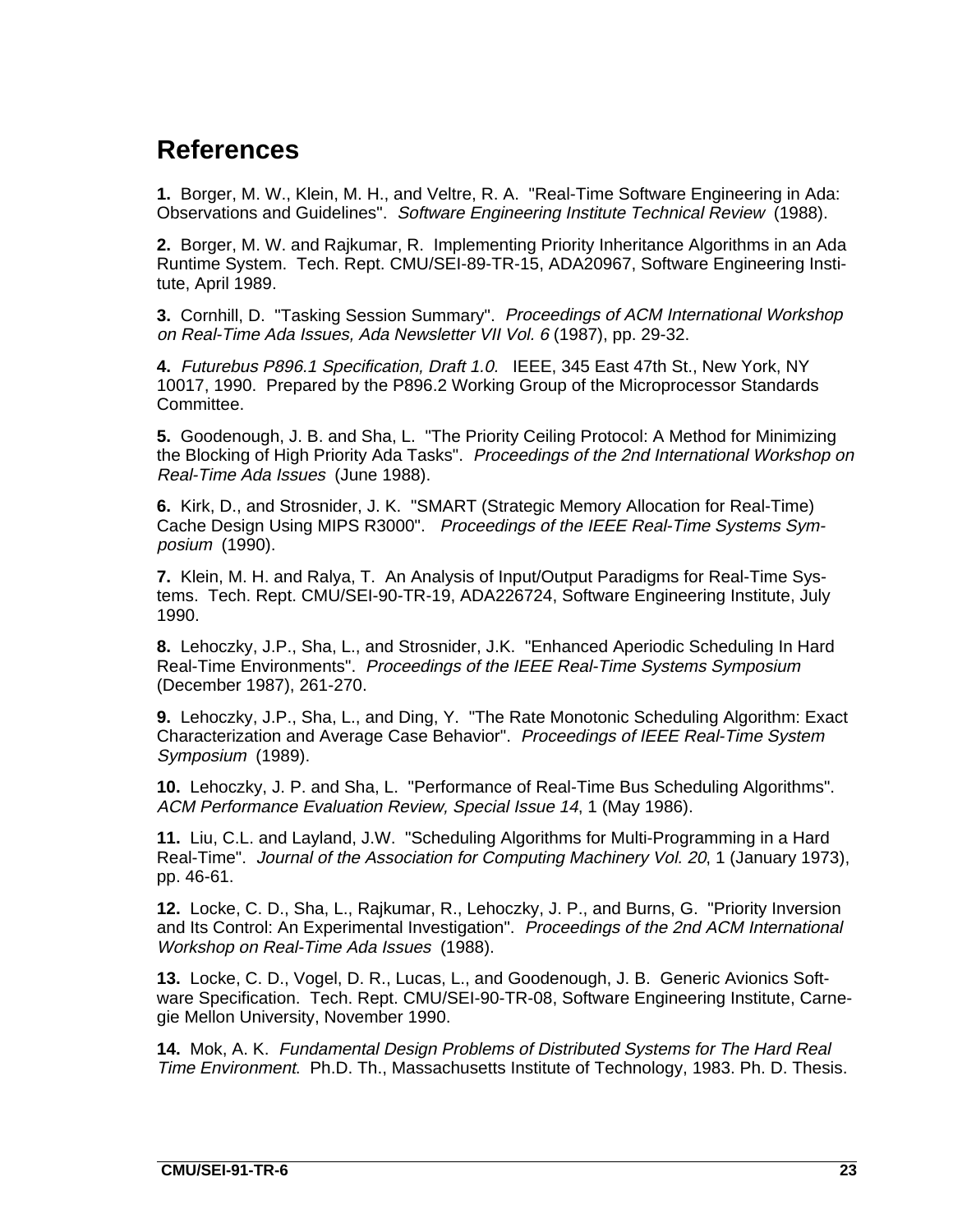**15.** Rajkumar, R., Sha, L., and Lehoczky, J.P. "Real-Time Synchronization Protocols for Multiprocessors". Proceedings of the IEEE Real-Time Systems Symposium (December 1988).

**16.** Rajkumar, R. "Real-Time Synchronization Protocols for Shared Memory Multi-Processors". Proceedings of The 10th International Conference on Distributed Computing (1990).

**17.** Sha, L., Lehoczky, J. P., and Rajkumar, R. "Solutions for Some Practical Problems in Prioritized Preemptive Scheduling". Proceedings of the IEEE Real-Time Systems Symposium (December 1986), 181-191.

**18.** Sha, L., Rajkumar, R., Lehoczky, J. P., and Ramamritham, K. "Mode Change Protocols for Priority-Driven Preemptive Scheduling". The Journal of Real-Time Systems Vol. 1 (1989), pp. 243-264.

**19.** Sha, L., Rajkumar, R., and Lehoczky, J. P. "Priority Inheritance Protocols: An Approach to Real-Time Synchronization". IEEE Transactions on Computers (September 1990).

**20.** Sha, L. and Goodenough, J. B. "Real-Time Scheduling Theory and Ada". IEEE Computer (April, 1990).

**21.** Sha, L., Rajkumar, R., and Locke, C. D. Real-Time Applications Using Multiprocessors: Scheduling Algorithms and System Support. Tech. Rept. in preparation, Software Engineering Institution, Carnegie Mellon, Pgh., PA, 1990.

**22.** Sha, L., Rajkumar, R., and Lehoczky, J. P. "Real-Time Computing Using Futurebus+". IEEE Micro (To appear in 1991).

**23.** Sprunt, B., Lehoczky, J. P., and Sha, L. "Exploiting Unused Periodic Time For Aperiodic Service Using The Extended Priority Exchange Algorithm". Proceedings of the IEEE Real-Time Systems Symposium (December 1988).

**24.** Sprunt, B., Sha, L., and Lehoczky, J.P. "Aperiodic Task Scheduling for Hard Real-Time Systems". The Journal of Real-Time Systems , 1 (1989), pp. 27-60.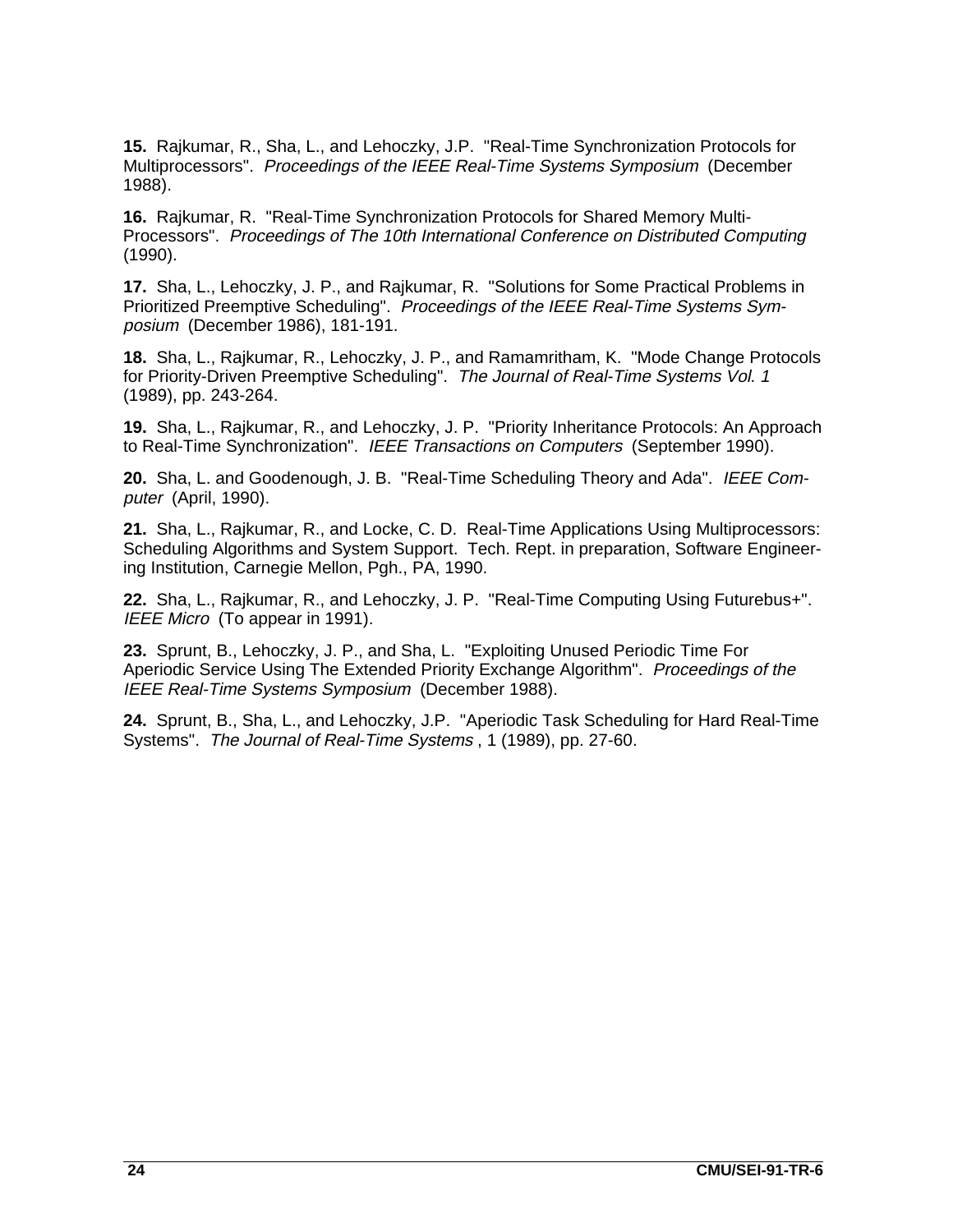## **Table of Contents**

| 1. Introduction                                       | 1              |
|-------------------------------------------------------|----------------|
| 2. The Development of Rate Monotonic Theory           | 3              |
| 2.1. Selection of Rate Monotonic Theory               | 3              |
| 2.2. Scheduling Aperiodic Tasks                       | $\overline{4}$ |
| 2.3. Handling Task Synchronization                    | 6              |
| 2.4. The Requirements of the Mode Change Protocol     | 7              |
| 3. Analysis of Real-Time Paradigms                    | 11             |
| 3.1. Reasoning About Time                             | 11             |
| 3.2. Schedulability Models                            | 13             |
| 4. Systems Issues                                     | 15             |
| 4.1. Overview of Futurebus+                           | 15             |
| 4.2. The Design Space for Real-Time Computing Support | 16             |
| 4.3. The Number of Priority Levels Required           | 17             |
| 4.4. Overview of Futurebus+ Arbitration               | 19             |
| 5. Summary                                            | 21             |
| <b>References</b>                                     | 23             |